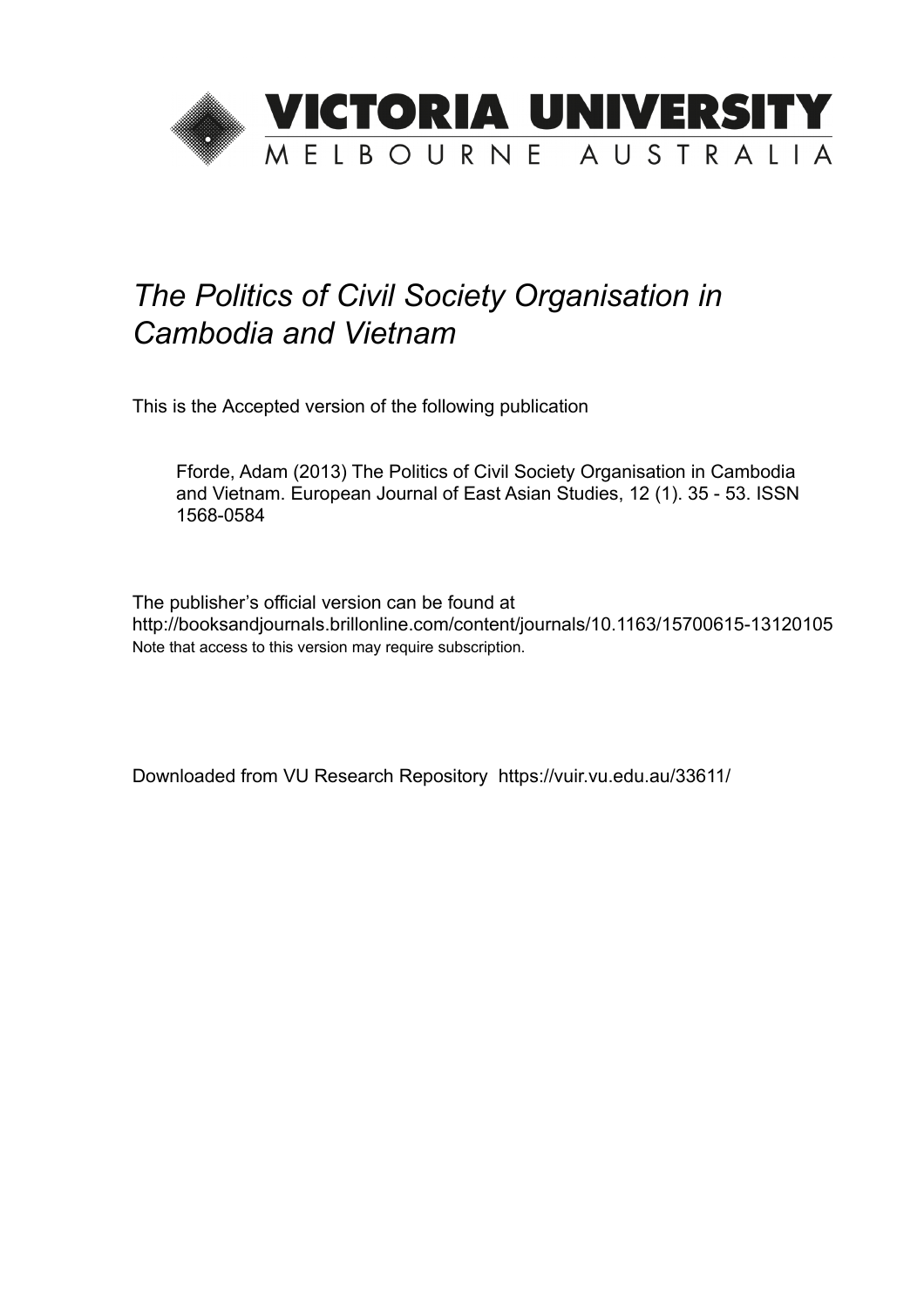# **The politics of civil society organization in Cambodia and Vietnam**

#### Adam Fforde

#### adam@aduki.com.au

Thanks to anonymous reviewers, to John Kleinen, Kevin Hewison, Joerg Wischermann and Gabi Waibel for comments and support, and especially to the latter for inviting me to a valuable workshop at the Centre for Development Research at Bonn University held in January 2012. I also thank the other participants at the workshop for their stimulating discussion.

#### Abstract

The paper builds on recent research that challenges common political assessments of Vietnam and Cambodia. It examines the correct analytical positioning of donor support for civil society in the two countries. By arguing that references to the 'state' should, when conceptually clarified, include such political activities (by donors) this allows for better understanding of the effects of the quite different donor strategies in the two countries. By discussing the question of sovereignty the paper argues that the weakness of civil society in Vietnam is linked to the weakness of state agency, and vice versa in Cambodia. The paper concludes that donors' analyses should have (and in Vietnam did not) taken fuller account of the positive effects of support for civil society upon state strength.

Key words: political analysis, political stability, Southeast Asia, sovereignty, aid

Forthcoming European Journal of East Asian Studies, 2013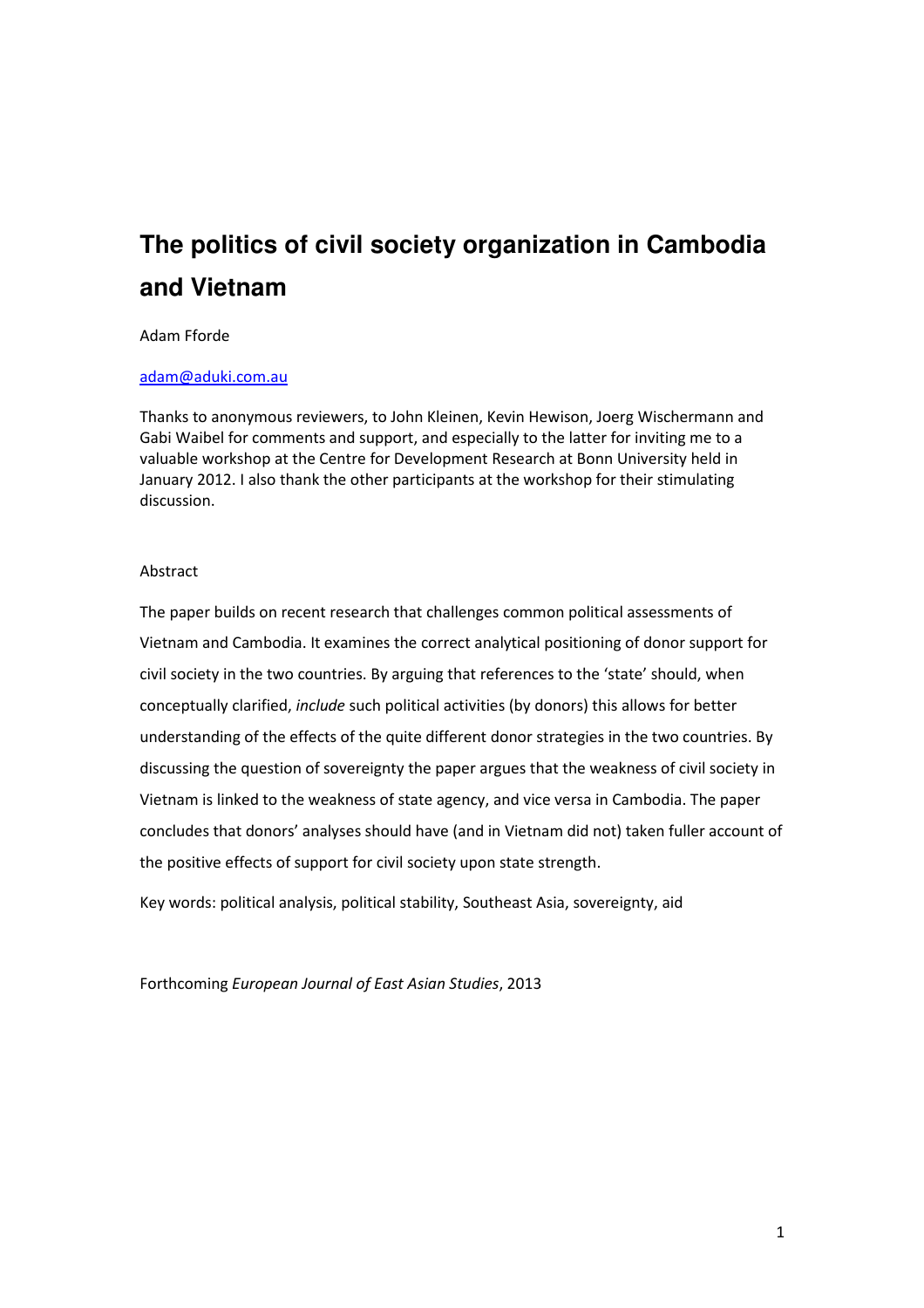## **Introduction**

l

Analysis of Cambodian and Vietnamese politics since their re-emergence to integration into global markets has not until recently tended to the comparative. The countries are usually viewed as very different, with dissimilar histories, political cultures and social norms.<sup>1</sup> Three recent provocative studies, however, suggest the value of comparison, driven by arguments that challenge common views.

The literature on Vietnam, generally and widely seen as politically stable, with a developmentally-focused ruling Communist Party, has very often attributed success to a combination of good policy, political stability and various contextual factors such as a hardworking population and ready participation in powerful Asian growth processes. Martin Gainsborough, however, in a tightly-argued article, denies any links between political action there and policy differences; rather, politics is all about the division of spoils [Gainsborough 2007]. By contrast, Cambodia has generally been seen as a country that has failed any reasonable test of political development, mired in corruption and deeply authoritarian. Yet, bearing in mind her rapid economic growth over the past decade or so, analysts are starting to develop arguments that Cambodia's polity is both stable and increasingly capable of supporting continued economic growth [Scopis 2012]<sup>2</sup>. Rhetorically, Vietnam is allegedly a 'land without a king', whilst Cambodia is not. $3$ 

Landau, in an overtly comparative study, contrasts the situation in the two countries. In Cambodia, she sees a clear "legally protected realm for civil society and where there are clear contestations and clashes between competing ideologies and interest groups over the nature and boundaries of the Cambodian state". However, in Vietnam she observes a situation "where the boundaries between state and society are associatively, as well as conceptually, ill-defined and elusive and the most important contestations often occur within the state "[Landau 2007].

Such views link to wider discussions of the possibilities (and limitations) of such phenomena as 'authoritarian consolidation' (see for example Goebel 2011) where elites may obtain a

 $^1$  In the 1980s various academic conferences looked at 'Indochina', linking Laos, Vietnam and Cambodia through their common communist regimes, albeit that these were very different, but since then comparison has been very limited.

<sup>&</sup>lt;sup>2</sup> See Scopis 2012 chapter 3 for a discussion of the emerging literature discussing Cambodia's apparent political stability.

 $3$  This was put to me in 2010 by a Saigonese businessman with experience in Cambodia.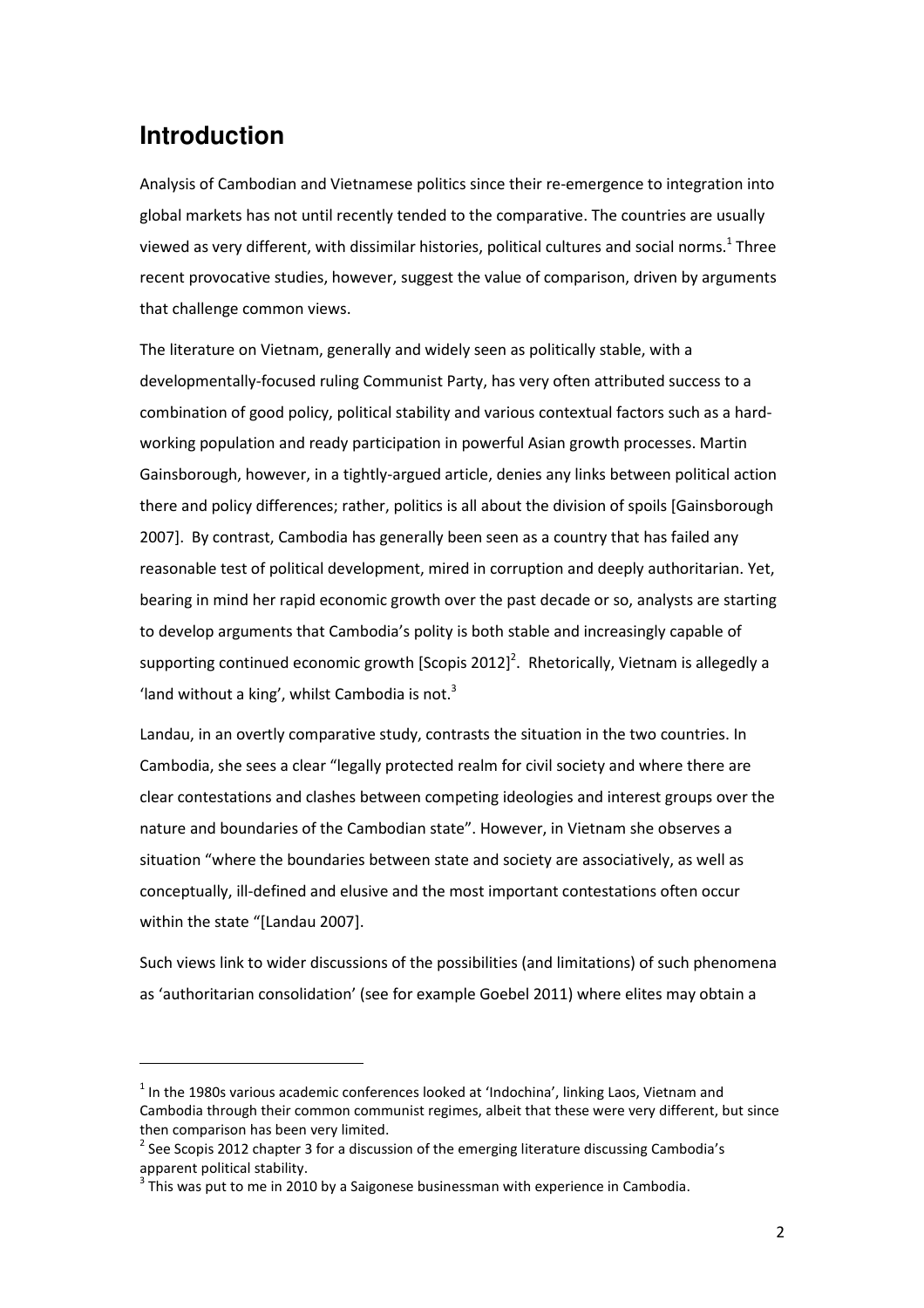broader and less costly range of options to address political challenges by governing through regulation and the management of discourse rather than through coercion [Goebel 2011:1]. Since the early 1990s both countries have seen major interventions by Western donors. As China has become more powerful her presence has increasingly been felt in the region. Western influence is an important issue, and one amongst a range of forces driving and explaining donor activities.

The lines of argument presented by the studies mentioned above engage with two important analytical issues.

First is the question of the correct analytical positioning of international support for civil society in both countries. By arguing that references to the 'state' should, when conceptually clarified, include such political activities (by donors) this allows for a far better understanding of the effects of quite different strategic engagements by donors in the two countries. To simplify, Cambodia saw a donor engagement strategy that supported (materially and in terms of attention) emergence of Landau's "legally protected realm", whilst Vietnam did not. Rhetorically, had the equivalent of the tens of millions of dollars spent by donors on Cambodian local NGOs and their embryonic equivalents been spent in Vietnam, things would have by now been very different. Although this paper does not address the question as to why these two trajectories were so different, this does not appear in any sense to have been necessary, rather the outcome of donor strategy and various personal career decisions in both countries.

Second is the question of sovereignty. In this paper this question – the question of sovereignty - is understood as the issue of the presence (or otherwise), and its nature, of an idealized 'authority above all others' within these countries' polities to which society and state may refer. This paper develops a line of argument that links discussion of civil society to ideas about sovereignty in the work of Hinsley. This permits an argument that analytically the weakness of civil society in Vietnam should be necessarily linked to the weakness of state agency, and vice versa in Cambodia. The comparative perspective is here interesting, not least as the implications of the research mentioned above confounds much standard thinking. Therefore, it is wise to reflect on this issue of sovereignty.

The paper therefore concludes that the strategic direction taken by donors has consequences, that these are important, and that therefore a suitable analytical framework is needed to guide such strategic decisions. This framework should have (and in Vietnam did not) taken fuller account of the effects of support for civil society upon state strength, given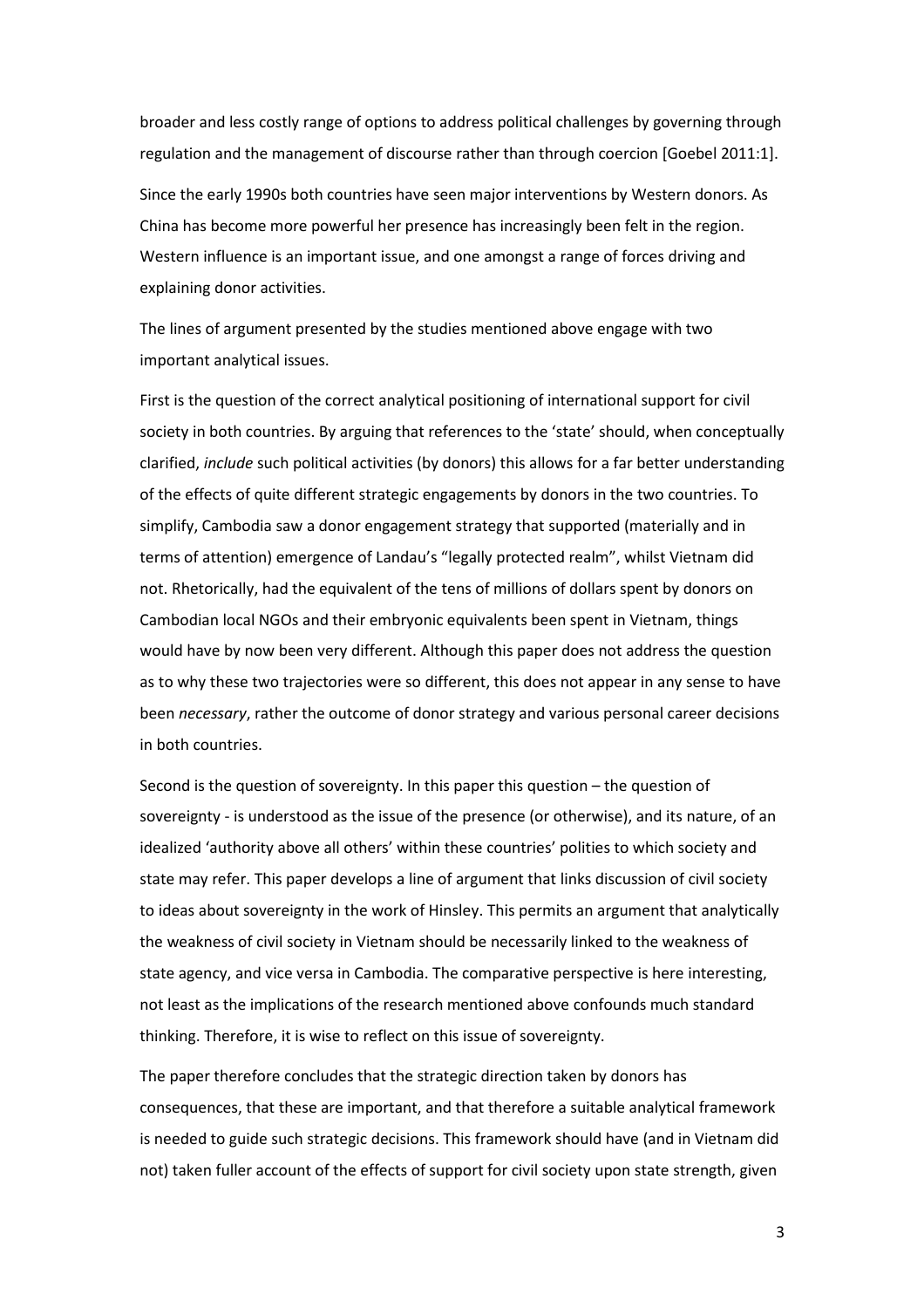that what seems to have happened is that an assumption of state strength was itself overdone, and that lack of social development weakened the possibilities for the development of political authority.<sup>4</sup>

# **Analytical issues**

### **Positioning donor activities as part of local politics**

The paper argues that the central analytical issue is to secure some clear way of understanding how the politics of civil society (CS) organization may involve (and so can be understood in such terms) participation in political processes, including but not limited to the creation and maintenance of order in their particular context. CS issues should not be separated from the big political picture, and that picture should not *assume* that apparent political order reflects fundamental political stability. There is in the case of Vietnam a substantial literature arguing that the successful transition from plan to market was not the result of conscious policy at all [de Vylder and Fforde 1996 and 1997]. Conversely, the equivalent literature on Cambodia has found it extremely hard to accept that, despite apparent policy weaknesses, economic growth since the early 'noughties' could have been as fast as it has been. <sup>5</sup> At the core of these tangles is the question of agency, and the extent to which there is a state that is 'doing development'.

Here the tension between realist and constructivist approaches mirrors issues in the practicalities of donor intervention. So we find different understandings, of course, of how the term 'political' should be used, and also what it is taken to mean. Thus, CS organisation often involves activities that may be *labelled* political, both analytically and politically, and so arguably involved with the business of 'the state', but at the same time, using commonly accepted empirics, are rather easily said not to be part of 'the state'. This may give donors room for manoeuvre under trying conditions. Thus, one might say, they are political without being political, which may well be tactically useful, or constraining, or something else entirely.

Thus, this being about politics, such frameworks are illuminated by the warning of Dunn [Dunn 2000] about terms such as 'the state'.

 $\overline{a}$ 

 $<sup>4</sup>$  See Fforde 2009 and 2001. But see Wischermann 2010 arguing that much of what passes for civil</sup> society organisation in Vietnam has highly authoritarian norms and attitudes.

<sup>&</sup>lt;sup>5</sup> For example, USDA 2010 and Sjoberg and Sjoeholm 2006.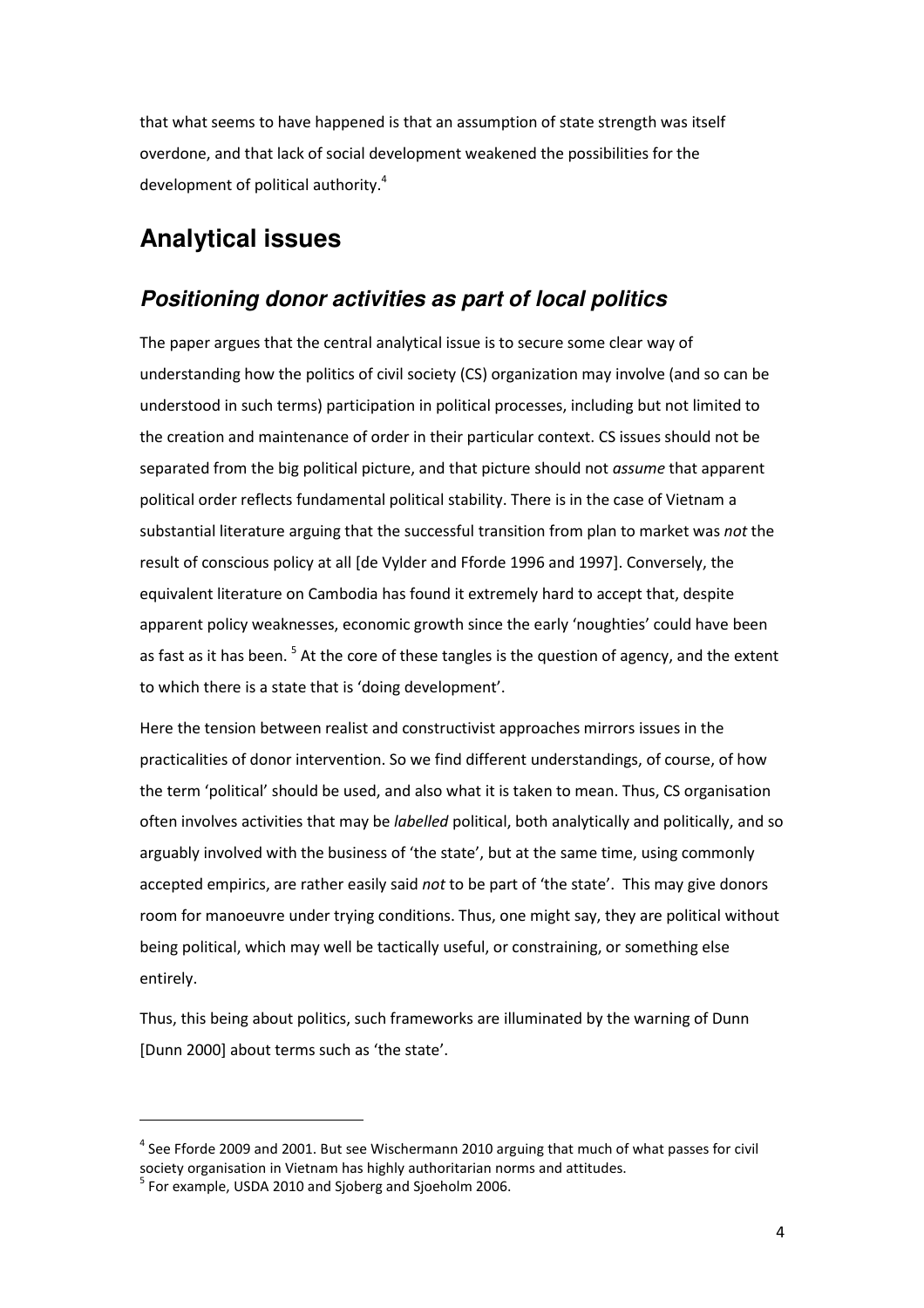Each of these two conceptions (the state as sociological fact and the state as normative political proposal) must relate in some way to most of the entities which we now call states, but neither makes quite clear how to apply it in practice. [Dunn 2000:69]

Coping with analytical frameworks that should be able to illuminate these issues requires some deeper understanding of how these frameworks do what they do. Problems here stem to a large degree from tensions created by the ways in which contestation over various important terms (especially 'state' and 'power') blur boundaries that are – this blurring notwithstanding - of considerable importance to many actors (both political actors and analysts). Central here are three questions:

How does one address the empirical issues associated with attempts to use the term CS in trying to understand politics in the two countries?

A good reason for this is that the term CS is used within a complex debate in different ways, and that this suggests that it is an 'essentially contested concept' with meaning close to that offered by the inventor of the term 'essentially contested concept' [Gallie 1956, also Kekes 1977]. Whilst many analyses argue that they themselves are 'right', and others 'wrong', an important suggestion made by Gallie is that such differences should not necessarily be taken as indicative, of themselves, that one or more parties in the debate are being unreasonable. As the paper discusses further below, this allows for a perspective on analytical frameworks that copes with the familiar combination of shared terms and contested meanings.

How does one manage the analytical question of how to position CS activities within the Cambodian and Vietnamese political communities? Here also arises the particular question of local NGO (LNGO) and international NGO (INGO) organization.

It is clear that a large part of the debate on CS organization relates to political action of various forms. INGO decisions to fund or not to fund activities, usually those of LNGOs, the roles played by official aid donors (bilaterals and multilaterals) who have tended to provide most their funds, and negotiations amongst these parties, may all be fitted into a variety of definitions of political activity, but this fits badly with analytical approaches that adopt statesociety frameworks. As the paper will argue, we may here refer to insights from scholars such as Mitchell, arguing that references to 'the state' are best seen, given the typically blurred boundaries, as epiphenomenal. Viewing 'the state' rather, as Mitchell suggests, as an effect of certain techniques of rule, as part of sources of order, means that focusing upon those techniques or rule enables us to treat LNGO and INGO activity as part of evolving issues of political power, its production, reproduction and exploitation. This could be said to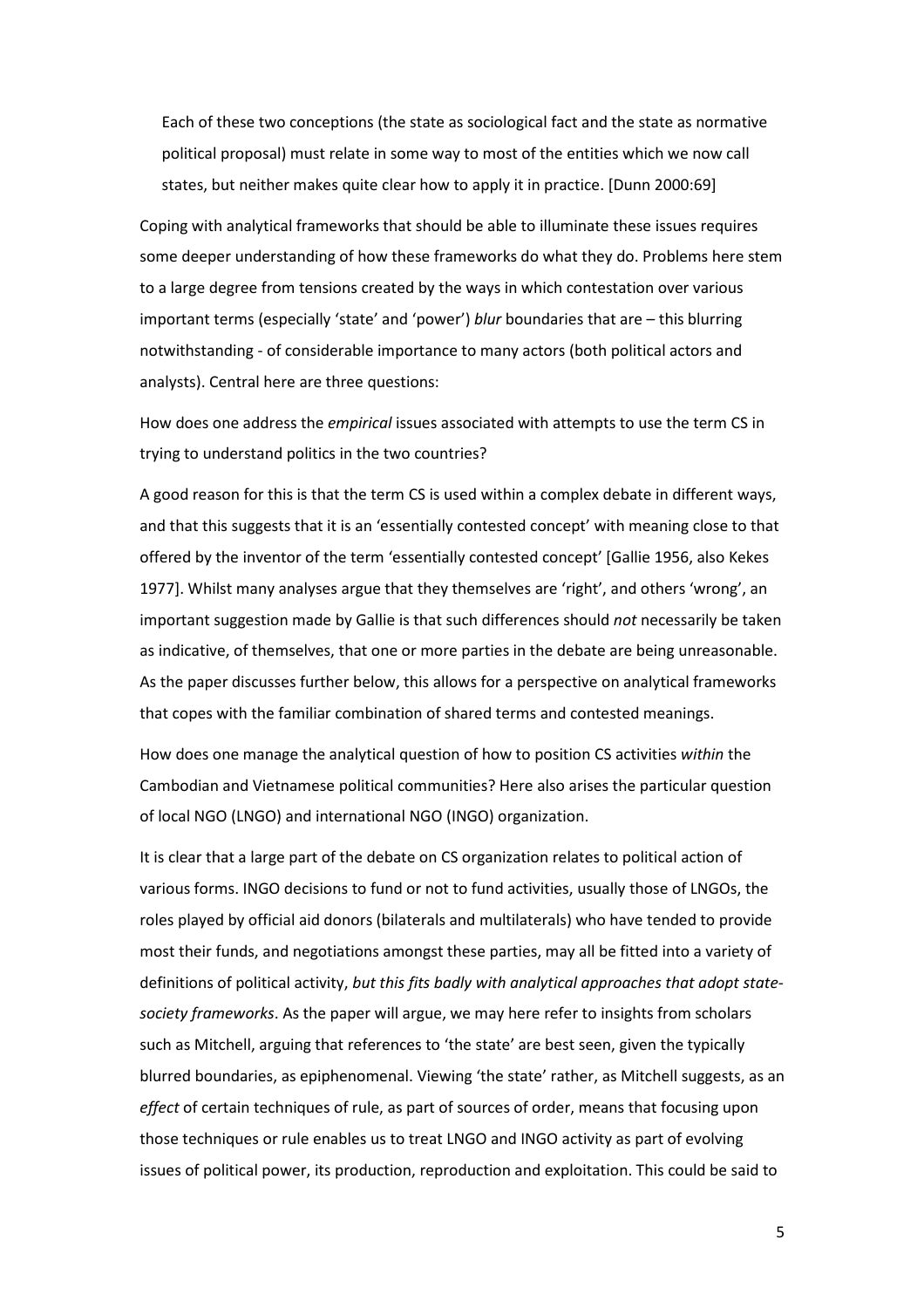be expanding the concept of the state to *include* various CS activities, but this produces a confusing language.<sup>6</sup>

The paper argues that analyses of CS activity may usefully be seen as revealing how CS activities are useful indicators of politics and political activity.

In addition, a closely related final question:

How does one cope analytically with pressures to treat civil society as a *definable realm*, linked to debates about its autonomous (or not) character in any particular instance?

This, arguably, is illuminated by the treatment of CS as an 'essentially contested concept', allowing us to appreciate how such pressures (and their opposition) may be seen *politically*.

In discussing analytical frameworks for understanding the politics of CS organization, we may also draw upon the idea, valid in both countries, that important political actors have been thinking about CS and its wider implications strategically.<sup>7</sup> By this is meant that politics has been about how the 'rules of the game' may evolve and change, and how the existing 'rules of the game' influence what may be done in the here and now. This may then be related to the question of sovereignty, understood as the question of the presence (or otherwise), and its nature, of an idealized 'authority above all others' within these countries' polities to which society and state may refer.

The paper turns now to consider what Hinsley has to say about sovereignty. A great analytical advantage of his views are that they may be applied to situations where for whatever reason relations between rulers and governed are such that sovereignty, as a political issue, remain unresolved; therefore, this analytical framework may be applied (if conditions are suitable) to situations where sovereignty is either weak or non-existent.

### **CS politics and the issue of sovereignty**

l

From Hinsley we may take the idea that political communities historically (and so to a certain extent necessarily) come to the belief that there should be domestic sovereignty through tensions in the debates about relations between those who are governed and those who govern. Here precisely the value of the CS debate in both countries is that, in different

 $^6$  See Wischermann 2010 arguing that it is less confusing to treat CS as the certain characteristics of action, rather than as a discrete 'realm'.

 $^7$  As a consultant, working in the sector in the late 'noughties', it was clearly to me that views within the VCP were organizations such as School Councils, if actively democratic, would threaten Party rule precisely in that they would increase the power of CS. Money (bribes, access to real estate deals etc.) could overcome this, but rather a lot would have been needed, more than was available.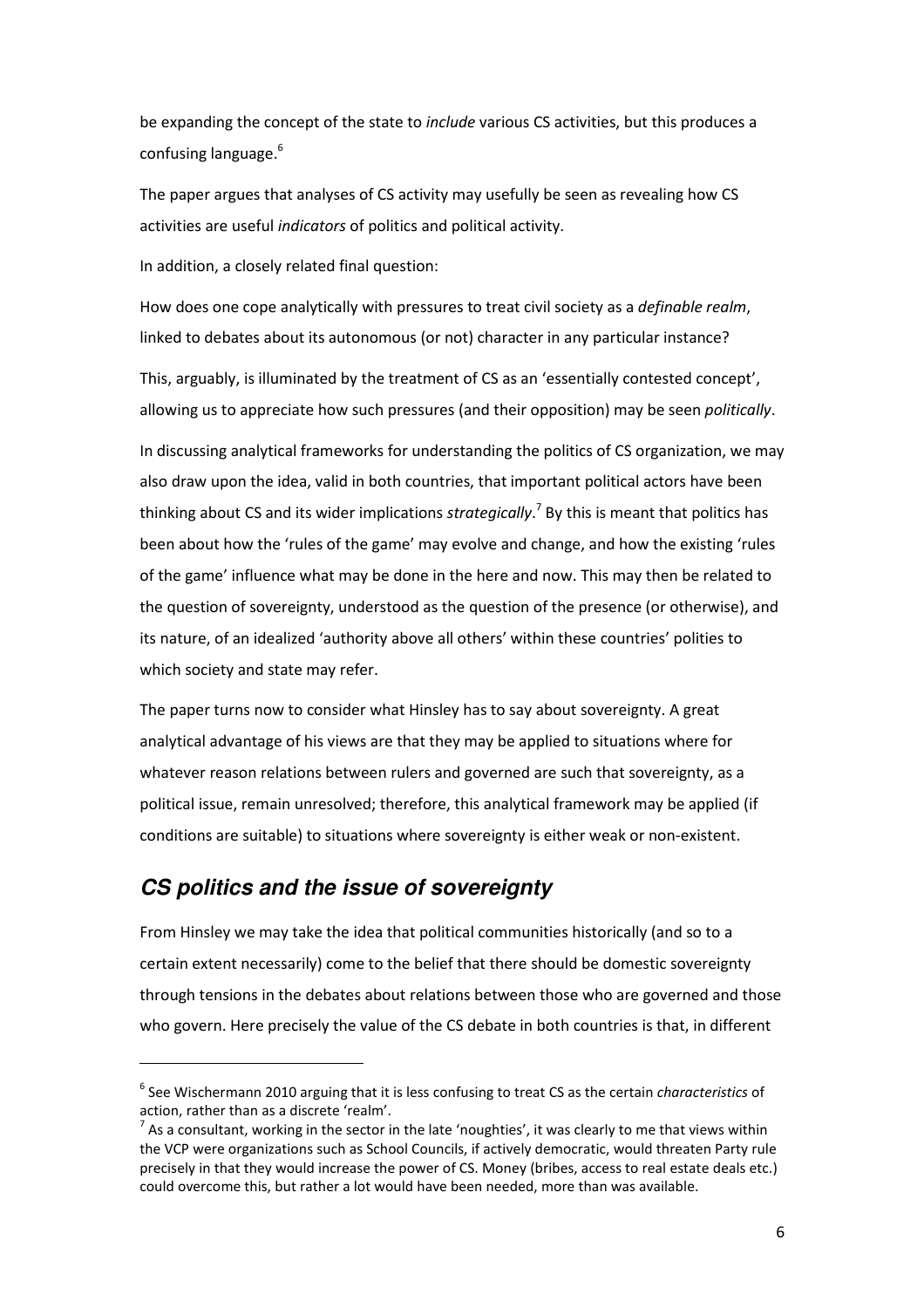ways, it adds to discussions of their evolving political orders by, as is central to such debates, injecting into politics important issues that engage powerfully with questions of relations between governed and government whilst posing sharp questions about the effectiveness of state power.

Here the 'developmental' agenda can be seen having powerful discursive effects, both potentially and actually, since this agenda place policy to the fore. It is policy that is argued to be crucial to the success or failure of national development, and policy requires the firm exercise of domestic sovereignty.

Donors are therefore deeply unhappy when there appears to be a 'failed state', or some other situation where domestic sovereignty, the prerequisite for policy in the classic sense (Fforde 2009), appears absent or weak.

From Lukes (2005) the paper takes the idea that it is useful (both analytically and politically) to think of power as having three dimensions: not only a first dimension to do with what 'deciding what will be done', and also not only a second dimension to do with 'deciding what will not be part of the agenda', but also that third dimension that pulls the whole thing up by its bootstraps, to do with 'deciding what may be thought doable'.

### **The value of comparison: Vietnam and Cambodia**

Across a number of dimensions, in the matter of the politics of civil society organization the two countries appear as diametric opposites: though perhaps, like some siblings, this may be precisely how similar issues rub antagonistically together to provoke useful reflections on similarities. Certainly, of all the generalizations found in the unhappy world of nationalisms, frequent Cambodian dislike of 'the Vietnamese', and a not uncommon Vietnamese sense of somewhat puzzled confusion at how people could be quite so 'ungrateful', are matters familiar to many of us when we think of ourselves in common sense terms rather than as 'analysts'.

First, given the apparently clear developmental thrust of Vietnamese Communism, and the apparently clear architecture of rule associated with its rule, how and why do we find ourselves facing the need to explain arguments of sustained failure to deal with policy problems such as education and health reform, corruption and that tangle of issues commonly associated with transition to and through 'middle income status'? [Fforde 2004; 2005; 2012] How can one also cope with arguments that whilst these issues may point analyses to consider whether fundamental issues confront Vietnamese politics, because they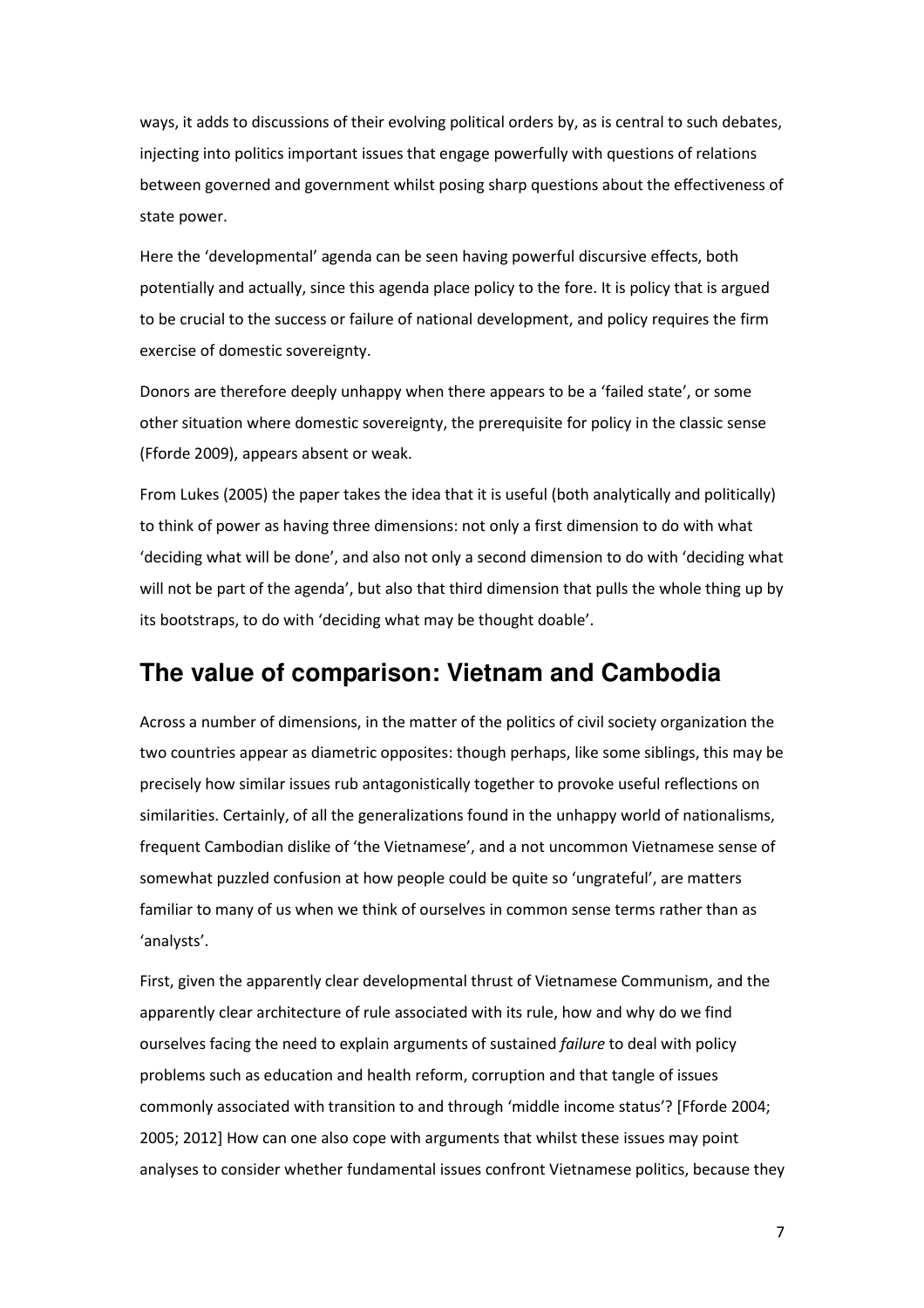can be construed to amount to a 'crisis of authority', the reverse may appear from considerations of Cambodian politics? If this debate is then further developed to include consideration of CS organization, can this (and if so how) imply that there is something about CS organization within the Cambodian political community that is part of evolving power relations within which issues of hierarchy and political authority are more coherent and less tense than in Vietnam. Granted this, what may this imply about the politics of CS organization within Vietnamese politics and how this, in some way or another, is associated with incoherence in hierarchy and political authority.

Second, given the very different historical trajectories relatable to CS issues in the two countries, what does re-examination of these gain from analysis of the politics of CS organization here and now?

A puzzle here is the ways we may understand the very different accounts of the years immediately after each country 'returned to openness to the West' – largely, the 1990s (though precise dates are of course contentious). If we hypothesize that Western engagement was important in both countries, then we need to accept that this was very different.

In caricature, donors and INGOs together in Cambodia appear to have pushed hard for relationships with 'new' structures - the 'money chasing NGOs' phase. Existing formal structures are largely absent from narratives we can find that illuminate these processes.<sup>8</sup> There are different accounts of what caused this, as we would expect. However, a range of analyses clearly does not find it hard to argue in various ways that there is something to study, and to take seriously, in these 'spaces'.

By contrast, donors and INGOs in Vietnam appear to have followed strategies that did not open up new space for CS organization. By contrast with the CS debate in Cambodia, it is formal structures that we read about, and informal structures are largely absent from narratives.

It is the politics of CS organization that is crucial, although perhaps neither agreed nor obvious exactly why. To understand this we need to include donor activities when we think about policy and political development: in a naïve sense, this makes them part of the local state, in a proper analytical sense, though this has for obvious political reason to be denied (not least to maintain the charade of external sovereignty). We also need to consider the

l

 $^8$  There are obvious interesting histories here, to do with donor and INGO decisions, suited to ethnographic study.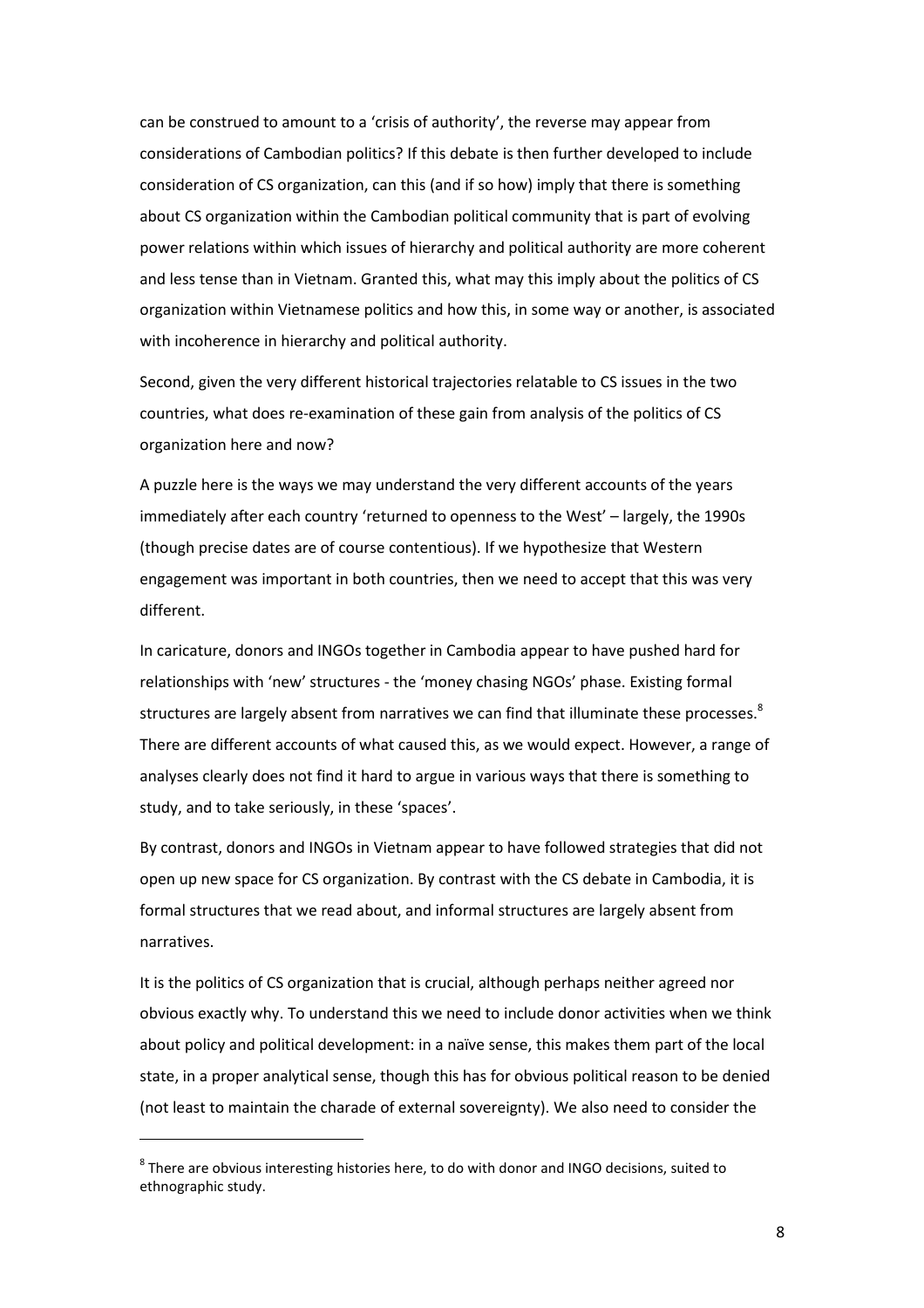interactions between society and government that Hinsley's approach to sovereignty place centrally.

Let us return now to a discussion of ways one may use CS as an 'essentially contested concept'. This makes it easier to understand the political space open to donors and others intervening in ways that may be related to CS.

### **Civil society as an 'essentially contested concept'**

Just as the phrase 'multiple truths' reveals much about the field of contest, so the notion of 'essentially contested concepts' is itself useful to understanding what is going on. As we shall see, this alludes to, and so need not necessarily directly engage with, matters of power as well as of overt political action. This is of obvious utility in a wide variety of situations.

Gallie (1956) presents his argument in terms that suggest necessity; that is, his discussion of various concepts implies that they have some essential meaning. We do not need to get too hung up about this, treating his ideas as contextual when we want to. He suggests, and these proposals seem usefully applied to the CS debate, that some terms qua concepts have the following characteristics [Gallie 1956: 171 et seq] and so are 'essentially contested':

First - "appraisive in the sense that it signifies or accredits some kind of valued achievement" [171]. It seems quite clear that CS is generally, whether overtly or not, used in such ways, which is of course part of its power and attractiveness. Thus:

Witness the tragedy that has befallen the proponents of the concept: people struggling against authoritarian regimes had demanded civil society; what they got instead was NGOs! [Chandhoke 2007:608]

Second, "This achievement must be of an internally complex character, for all that its worth is attributed to it as a whole" [171-2]. It seems quite clear that references to CS in the literature differ with reference to assertions and discussions that platform on the idea that CS, and its contexts, are complex. One thinks here of the different elements said to make up CS 'action' (Wischermann 2010; this volume), discussions of the meanings of 'relative autonomy', and so on.

Third, thus, "the accredited achievement is initially variously describable" [172]. Here Gallie appears to be asserting that for him a crucial aspect of an ECC is that there are no great pressures to force agreement on one particular way of describing how the internal complexity of the concept should be dealt with. Contestation, thus, happens.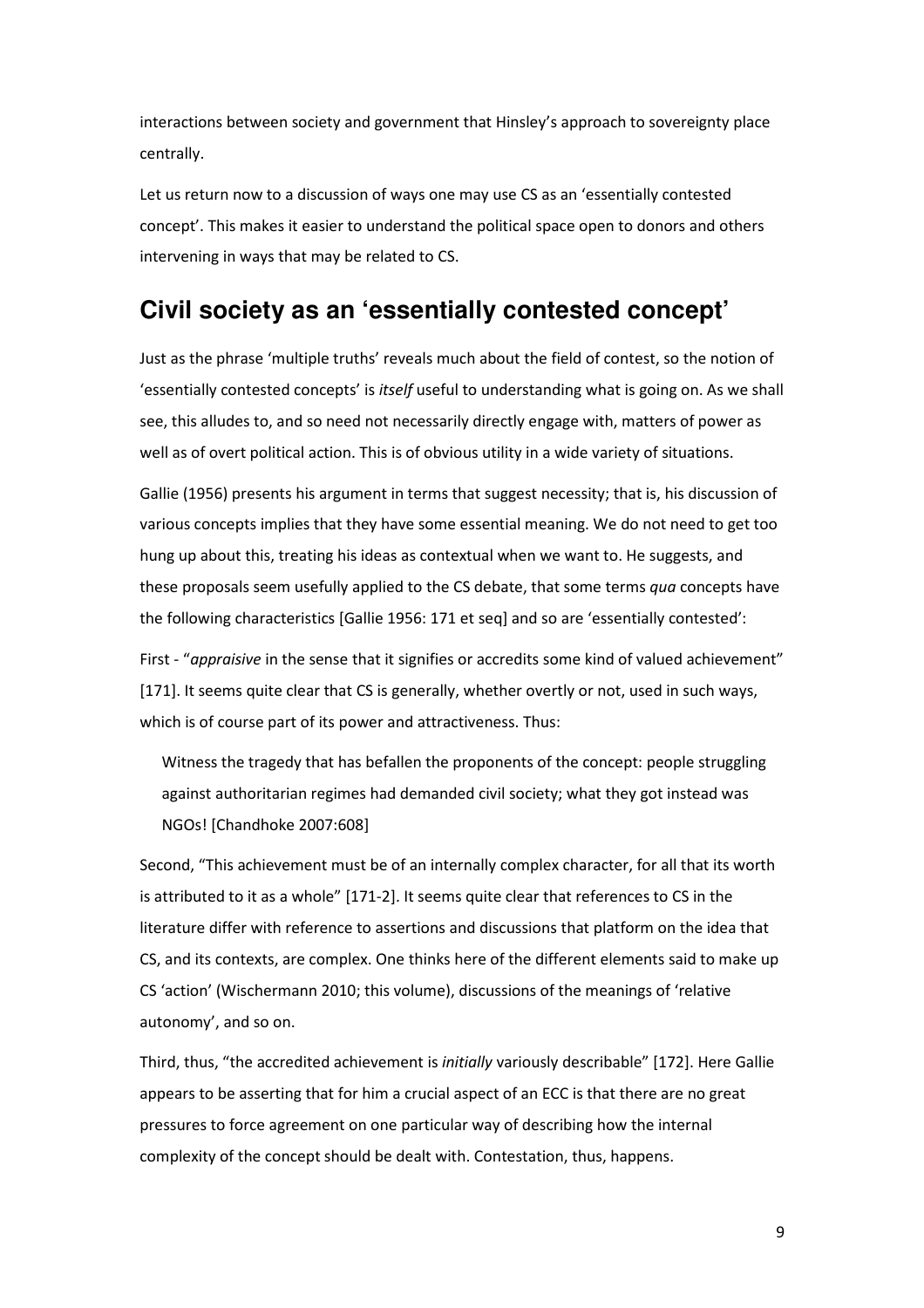Fourth, "The accredited achievement must be of a kind that admits of considerable modification … {that} cannot be predicted in advance" [172]. Is this sense, contestation thus not only happens, but can continue. Does anybody expect the CS debate to stop?

To these four points Gallie adds three more:

His fifth adds to the idea that there is a social contestation: "… to use an essentially concept means to use it against other uses and to recognize that one's use of it has to be maintained against these other uses ... both aggressively and defensively." [172]

Finally, to tighten up his position, Gallie adds two final conditions "to distinguish the … concept from the kind of concept that can be shown to be … radically confused" [180]. These are, first, "the derivation of any such concept from an original exemplar whose authority is acknowledged by all the contestant users of the concept" and, second, "the probability or plausibility … of the claim that the continuous competition for acknowledgement as between the contestant users of the concept, enables the original exemplar's achievement to be sustained and/or developed …" [180].

Noting that definitions of the exemplar may also be contested, this seems to make sense in the context of the CS debate, lurking behind many elements of which are shared (often somewhat vaguely) narratives of various events, especially those in Eastern Europe in the 1970s and 1980s [Chandhoke 2007].

Gallie was writing in the 1950s, when essentialist argument had far greater authority than nowadays, at least in scholarly debate. However, his points are useful when assessing assertions that there is (and that this should be accepted) a true definition of CS. Rather, we can see such assertions in other ways, especially the political. In turn, this allows us to reexamine crucial claims made in the comparative histories of donor engagement under CS headings in Cambodia and Vietnam. A common reason given by donors in Vietnam in the 1990s for not putting more resources into emergent local CS activity combined arguments that 'they were not really independent' with a sense that the Party was ruling effectively and policy mattered – the former view was politically inept, the latter highly contestable.<sup>9</sup>

An early reference to the idea of contested space can be found in Fforde and Porter 1995.

We favour {an} approach which starts from the assumption that the elusiveness of the boundary is a clue to the nature of the phenomenon. In this view, the distinction

l

 $9$  I recall being told by donor experts in the 1990s that informal farmers' groups were few in number and, when they did exist, 'not truly autonomous' [Fforde 2008].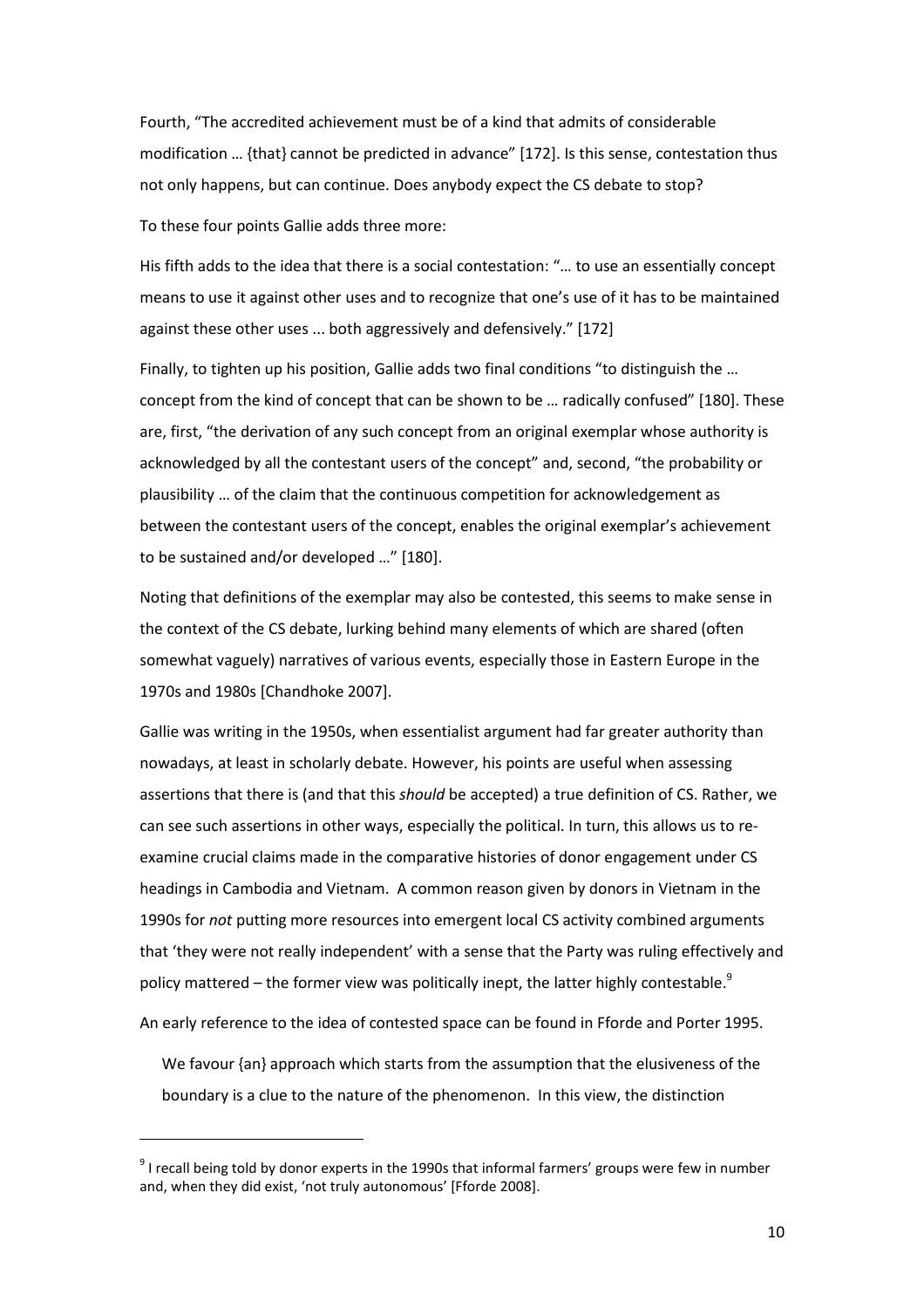between the state and civil society is not best understood as a boundary between and around or external to two distinct entities. Rather, in understanding recent historical events in Vietnam, as well as current possibilities, we think it more useful to focus on `zones of contest' which develop internally within the network of institutional mechanisms through which social and economic order is maintained [Fforde and Porter 1994:5]

One can note here that the authors do not state any need a priori to say much about such 'zones of contest'. This becomes, therefore, a more empirical question. What this argument does, though, is sidestep attempts to argue that too much should be made of terms such as 'state' and rather to look instead at sources of 'social and economic order'. As already mentioned, this risks confounding classic developmental ideas that stress the importance, to development, of policy and so the vital importance of its prerequisite, that domestic sovereignty lacking in, say, 'failed states' [Fforde 2009].<sup>10</sup>

Two writers tell us something about frameworks of political analysis useful here. These are Mann and Lukes.<sup>11</sup>

A central issue to developing some persuasive account of the politics of CS organization is clearly how to manage the term 'state'. Useful inputs come from Skocpol 1979, who stresses the view that 'the state' is not only "an arena in which conflicts over basic social and economic interests are fought out" [25].

Mitchell's already-mentioned contribution to the literature on 'the state' is useful [Mitchell 1991]. He argues that the boundary between state and society, as observed, is usually blurred, suggesting that 'states' as observed are an *effect* of more powerful logics, which he calls certain 'techniques of rule'.

The state needs to be analyzed as … a structural effect. That is to say, it should be examined not as an actual structure, but as the powerful metaphysical effect of practices that make such structures appear to exist … [Mitchell 1991:94]

Bearing this in mind, consider the debates about the 'relative autonomy' of the state that offered a platform to the rediscovery of the state – the 'bringing the state back in' that was well argued by Skocpol, though many of these ideas have long histories [Skocpol 1979; also

 $\overline{a}$ 

 $10$  Clearly, the extent to which a nation-state may be observed has a lot to do with the politics of the communities involved, in struggles both to preserve and create social identity.

 $11$  I am well aware that there is a vast literature here, but, in keeping with the goal of the paper– to clarify analytical frameworks efficiently – leave this as it is here. It is not hard to research the wider literature.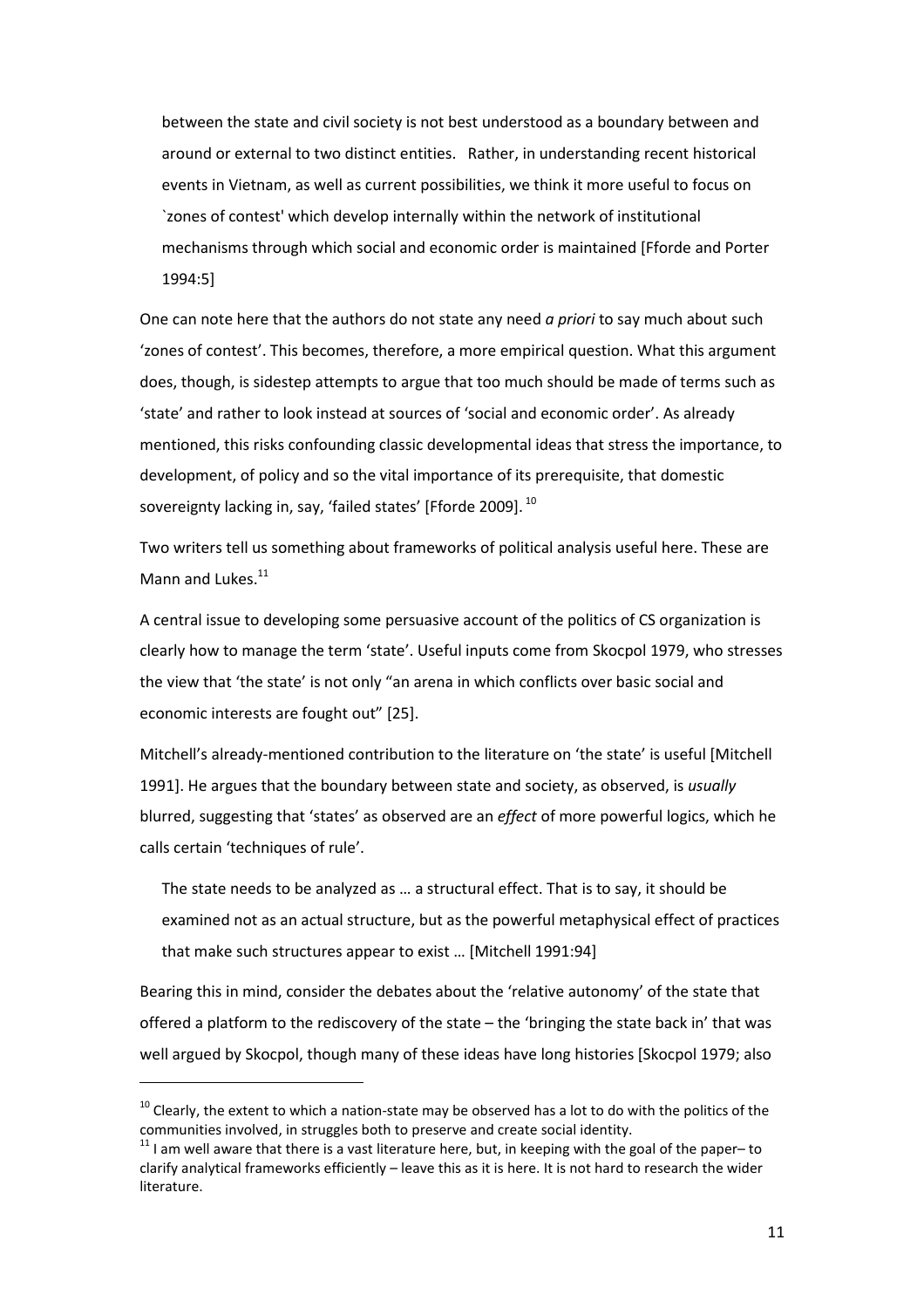Mann 1984, and (usefully) a review by Almond (Almond 1988) that includes a discussion of why many had earlier abandoned use of the concept]. Central to these views is the belief that understanding political change requires proper analysis of the ways a state may deploy particular sorts of power largely unavailable to other actors. This gives her a way of thinking where a state has a 'relative autonomy' from other political forces. She argues that the state is not an 'arena', and that positions within it therefore offer the possibility of using those powers specific to those positions. For her, these stem from the idea that the state is no mere arena:

It is, rather, a set of administrative, policing and military organizations headed by, and more or less well coordinated by, an executive authority [Skocpol 1979:29].

#### Thus

The state normally performs two basic functions: it maintains order, and it competes with other actual or potential states [30]

Given this, one of her intentions is to ensure that analyses pay enough attention to differences within those factions, groups or individuals sited within 'the state'. The tangles here appear in part as linguistic. If we expand our sense of 'the state' to base it, following Mitchell, upon the idea that 'the state' –  $as$  observed - is better thought of as an effect of certain techniques of rule, then we can provide ways for analyses to create space to manoeuvre, linking CS organization and practices directly to the politics of rule and government, rather than getting necessarily entangled in questions of whether they are or are not 'part of the state'. There is of course a substantial literature arguing that postcolonial states inherited strong state organisations weakly linked to CS. The argument here is that such strength was to a large extent an illusion precisely because of the state of links between rulers and ruled. To return to the comparison between Vietnam and Cambodia, the suggestion for Vietnam is that victory in 1975 and the apparatus of Soviet rule created the illusion of strong rule, whilst for Cambodia the peculiarities of Khmer politics and the chaos of the years after 1975 created the illusion of weak rule.

What Skocpol provides here is a clear view that when one wishes (for whatever reason) to discuss the politics of CS organisation in ways that include the activities of NGOs and INGOs, then:

"The state properly conceived is … a set of administrative, policing and military organizations headed, and more or less well coordinated by, an executive authority" [29]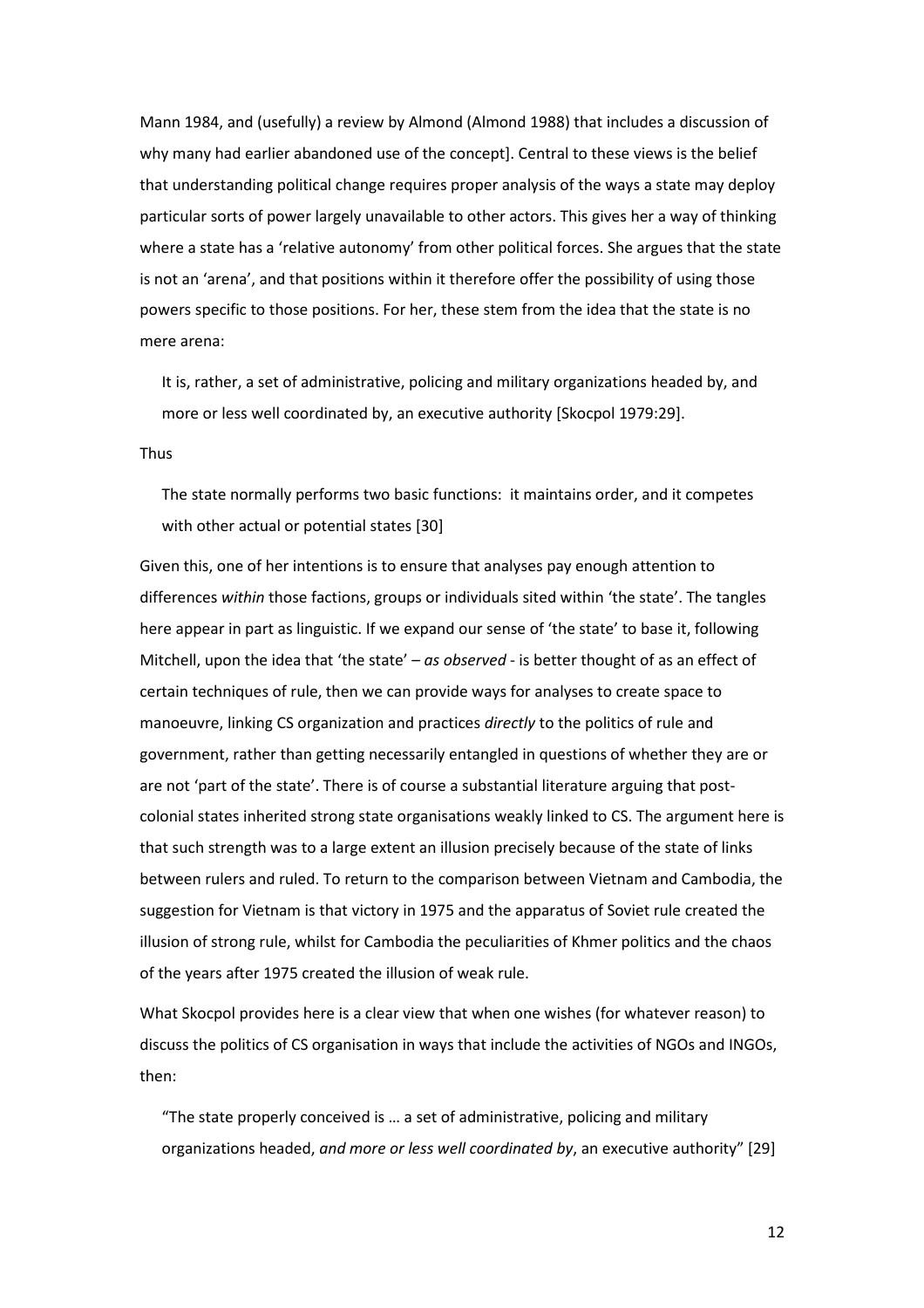Her particular choice of words is telling.

It is for us obvious that, when thinking about CS organization in both post-colonial Vietnam and Cambodia, this way of thinking allows, if one wishes, a considerable development of the concept of 'the state'. For example, to include, if the analyst wishes (and the audience buys it), INGO activities in delivering, through local channels, resources and training. Here of course we need to be careful to keep the analysis political, mindful of situations such as that in The Philippines where abundant NGOs and INGOs do not seem to accompany great popular satisfaction with their government.

The paper discusses below how such analyses (which the paper does not assert are necessary) might benefit from reflections on what has been said about the nature of 'power'. Furthermore, Mann's use of the phrase "more or less" surely resonates strongly with many familiar with practical politics of CS organization in both countries, where it would be unwise to work on the assumption that there is always a clear "executive authority". Hinsley's contribution to the discussion is then through ways of thinking about how such authority may form under conditions where it is contested or troubled.

Skocpol's position is echoed by Mann who in giving a list that gives the 'four main elements' that the state contains, which he says he will follow, gives as the fourth element "a monopoly of *authoritative binding rule-making*" [Mann 1984:112 – stress in original]. If one asks what happens if that monopoly of rule-making is absent, or seen by important political groups as questionable, then this is an obvious candidate with a political analysis seeking to identify pressures for change. It also may encourage reflection on the domestic sovereignty that has already been mentioned.

As a caveat, note how Hindess argues that it is unwise to use the term as though power were some addable quality, so that one may predict outcomes from a calculation of which side has 'the more power':

Once the exercise of power is seen as involving the use of definite resources under conditions that are not entirely determined by the persons concerned, then it ceases to be a capacity to secure one's preferred objectives. Instead, and at best, it becomes a capacity to act in pursuit of those objectives.…

In view of its glaring deficiencies the most interesting question raised by the quantitative conception of power is why it is that so many students of power have been able to take it seriously.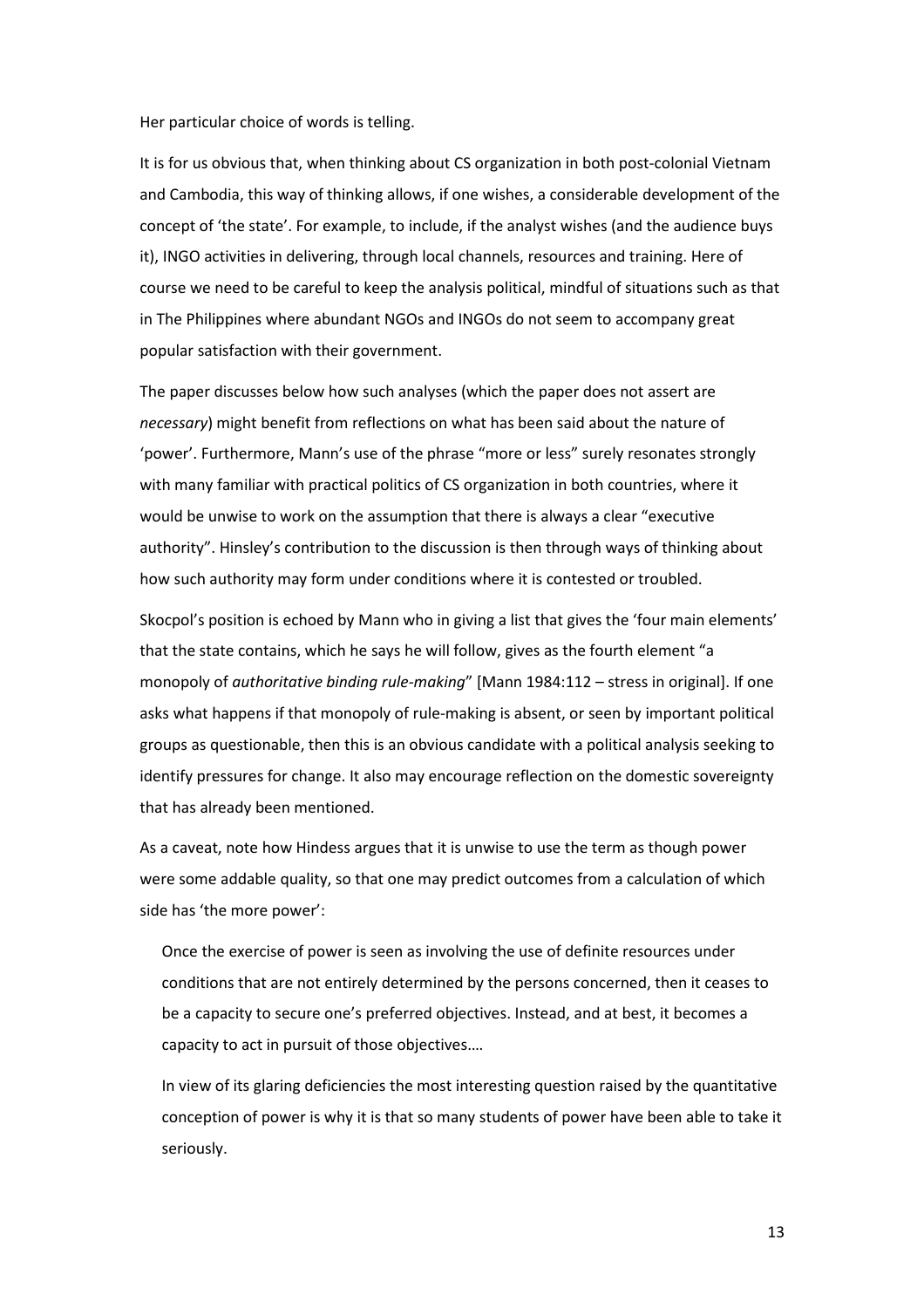#### [Hindess 1996:26]

If Lukes' first two dimensions refer to power first to influence decisions, and second to influence what is not to be decided, then his third dimension - "securing the consent to domination of willing subjects" [109] – further expands the choices available to the analyst and so the need for readers to appreciate what is happening, analytically. One may argue, and suggest that one observes, situations where the state creates the preconditions for consent; and one may argue and observe situations where driving forces come from the governed, not their government. The power of Hinsley's position is that he focussed upon the relationship between rulers and ruled. Returning to the comparison between Vietnam and Cambodia, this farming of the question poses intriguing questions. For example, in Vietnam, had there been a far greater donor resourcing of local CS activity, what would the political implications of the 1997 rural unrest have been? The upheaval in Thai Binh, the province for which '1997' is famous but by far the only place where there were 'hot spots' (diem nong) was treated as contained by the security apparatus, with foreign researchers negotiating access to information. Arguably, had far more donor money been in play, this could have played out very differently. Framing donor intervention as part of domestic politics allows one to see how this narrative imbues the state with considerable power, arguably a misreading of Vietnamese politics [Gainsborough op.cit., Fforde 2012].

At the risk of vast simplification, the choice here pivots on the analysts' view of the necessary nature (or otherwise) of their own analysis. The more necessary the analytical framework is asserted to be, the harder it is to manage questions of choice. This is clear in discussions of interests, especially of those thought to be weak and relatively powerless, for if people apparently do not act in accordance with what the analysis asserts their interests to be, there is a need for some variant of 'false consciousness' to be introduced, by the analyst, into the analysis.<sup>12</sup> A priori there is probably no need to come down on one side or the other of this debate; it is probably healthier to consider this an empirical issue. Analysis of the politics of CS organization may assume that people know what their interests are, and it may assume that they do not really, and what they believe their interests to be are constructed for them (such as by INGOs' or their political leaders current views of, say, 'democracy').

Landau 2007 is an example of what can be done with such ideas:

l

 $12$  See Lukes 2005 chapter 3 especially his discussion of Scott on pp.124-132.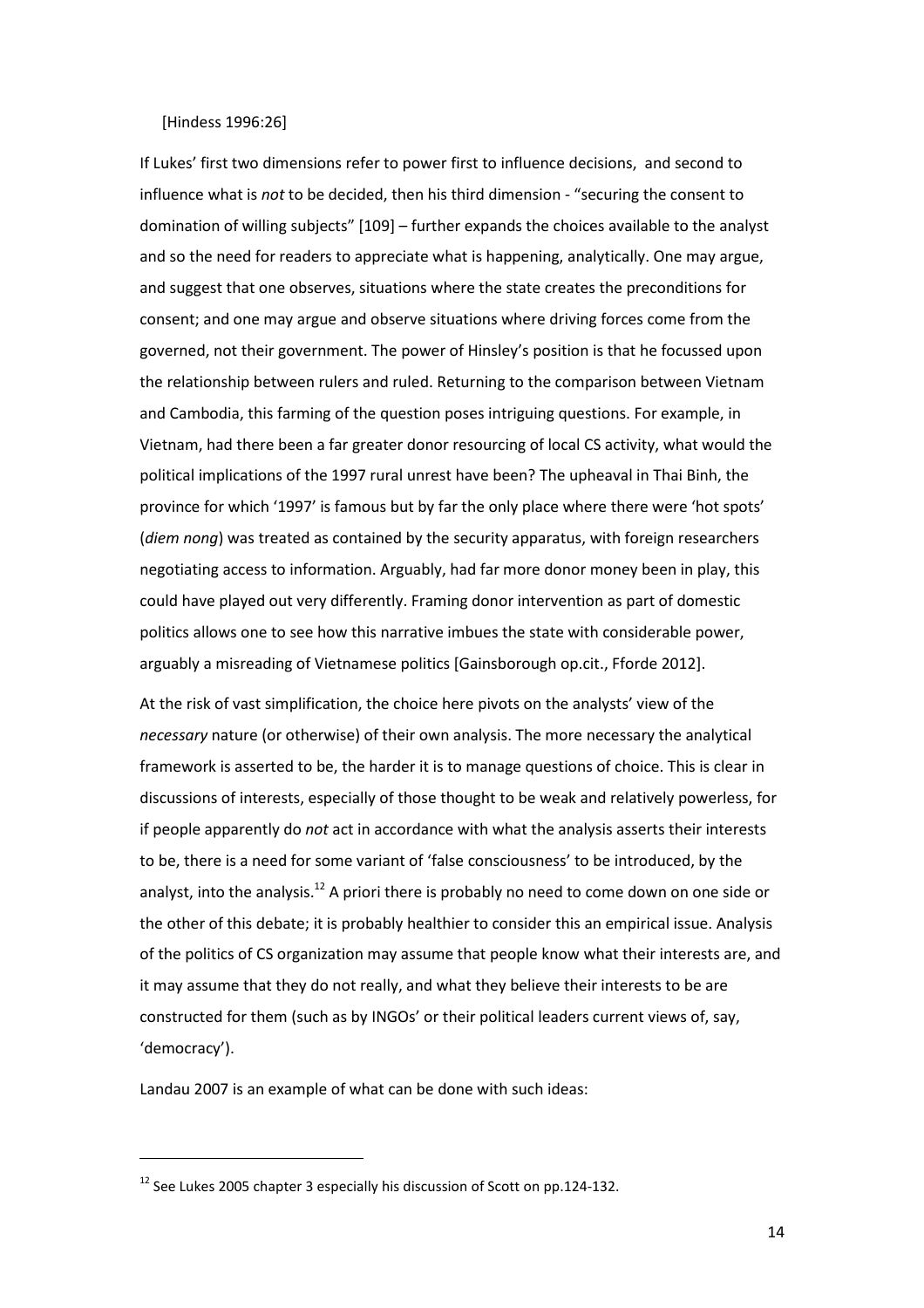"Gramsci reminded us that civil society is not apolitical and that the realm of civil society, just like the political and economic realms, is permeated by ideological, sectoral and material interests. He also highlighted the way the state achieves domination and legitimation not only through coercive and regulatory means, but also through influencing social ideas, values and norms. His conception of the state exercising dominance but not hegemony over civil society provides an important clue as to where to look for contestations occurring within contemporary Southeast Asia [254]

She also argues that a major shortcoming of much analysis that uses a realm-based CS notion is that:

{Gramsci's} perception of civil society as a realm associatively separate from the state limits the utility of his theory to Western-style liberal democratic regimes where there is a clear institutional, legal and conceptual space for civil society [idem]

Here one can see clearly the way in which an analysis may avoid the point made by Mitchell (that the state is epiphenomenal) by focussing analytically upon contestations over boundaries. Thus, we have the analytical question - who says, and how, what the field of contest is? This question is powerful in that it should be capable of generating very interesting and empirically founded arguments. For example, in both Vietnam and Cambodia, what over time were the different effects upon their own engagement opportunities of the very different donor decisions to fund LNGOs?

# **Sovereignty, relations between rulers and governed, and the issue of sovereignty**

Much of the CS debate is closely involved with, if not well within, developmentalist thinking and practices. As already mentioned, these tend to take a somewhat mechanistic view of change processes, largely as they involve the management and conceptualisation of the delivery or resources to seek pre-definable (or at least knowable) outcomes. Development is thus 'done', is transitive, and therefore tends to give high importance to establishing and implementing correct policy as a known means to knowable outcomes [Fforde 2009]. Even if LNGOs and INGOs do not really believe this, in that they secure important resources and authority from international official donors (who may not actually believe it either), they may all need to dance to that tune.

As already mentioned, in discussing Mann's view that the state should be thought of as "a set of administrative, policing and military organizations headed, and more or less well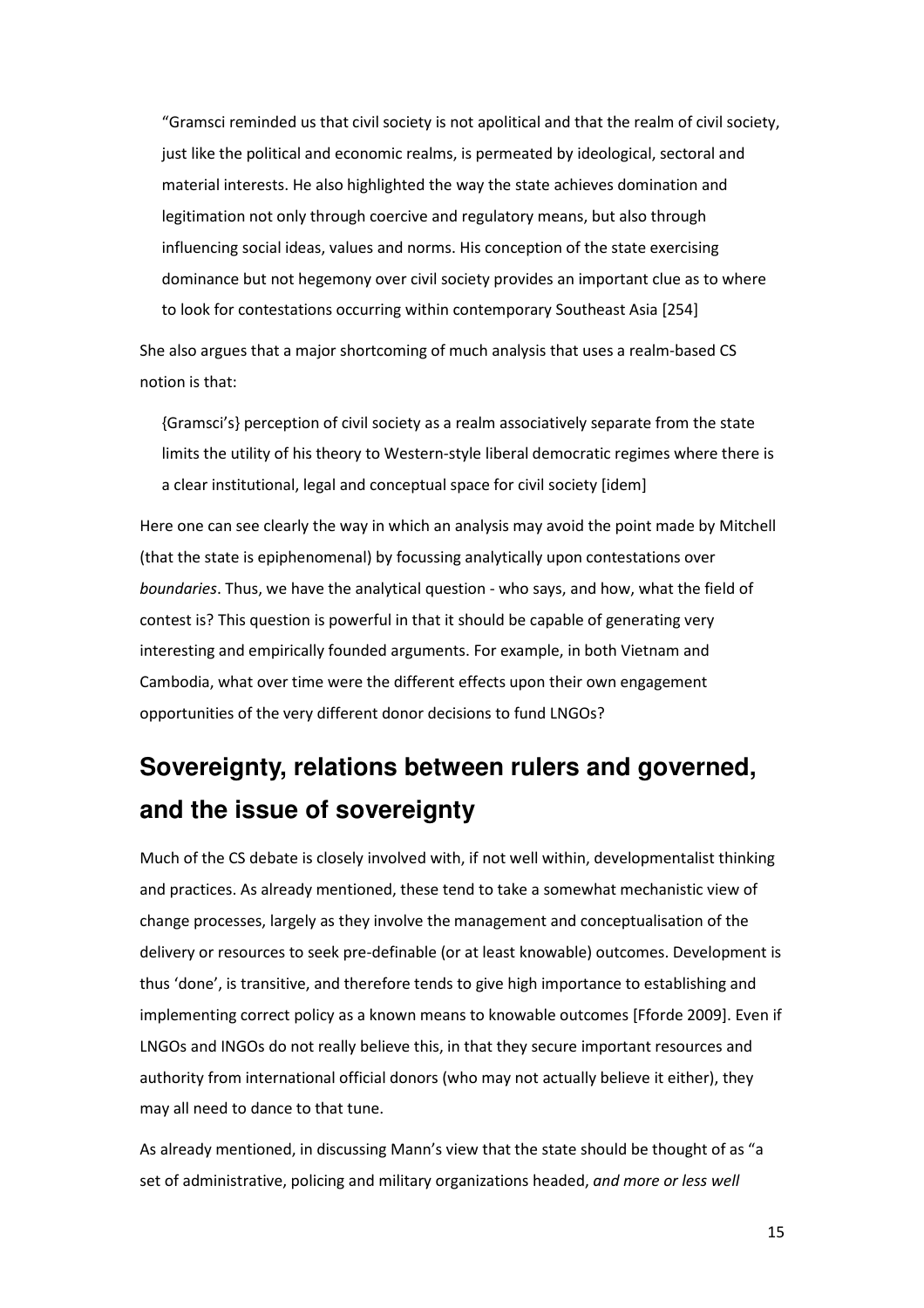coordinated by, an executive authority", one may ask to what extent it make sense (and when and where) to think in terms of coherent political authority in sovereign terms.

To quote Hinsley:

If we wish to explain why men have thought of power in terms of sovereignty we have but to explain why they have assumed that there was a final and absolute authority in their society – and why they have not always done so …

The concept has been formulated when conditions have been emphasizing the interdependence between the political society and the more precise phenomenon of its government. It has been the source of greatest preoccupation and contention when conditions have been producing rapid changes in the scope of government or in the nature of society or in both. It has been resisted or reviled – it could not be overlooked – when conditions, by producing a close integration between society and government or else by producing a gap between society and government, have inclined men to assume that government and community are identical or else to insist that they ought to be. In a word, the origin and history of the concept of sovereignty are closely linked with the nature, the origin and the history of the state. [Hinsley 1986:1-2, stress added]

Thus, analyses that investigate the politics of CS organization may include discussions of the conformity of otherwise of local politics to the notion that there is some authority that is based upon domestic sovereignty in the sense Hinsley uses, and what implications there may be, such as for local power relations, if that authority is lacking.

For example, as we saw in the discussion of Vietnamese CS in the paper above, such reflections pose the question, in thinking about CS activities, or whether apparent close alignment or relationships with formally official structures (Landau's "contestations within the state") is worthwhile, as to what happens if advocacy fails in ways attributed to the lack of executive authority. For Cambodia, the CS debate rather seems to engage with an existing executive authority.

Fundamentally, for political analyses what seems to come out of this is the value of seeing CS organisation as an indicator of relations between rulers and government. Hinsley's rather open analysis allows, if the analysts wishes, links to be made between studies of particular CS organisation and the macro-political issue, founded on notions of power and of authority, of the extent to which, through the issue of sovereignty, these may be used to link state power to government issues: rhetorically, does the state need CS and does CS need the state? The argument stresses the importance of understanding the rhetoric here, since, as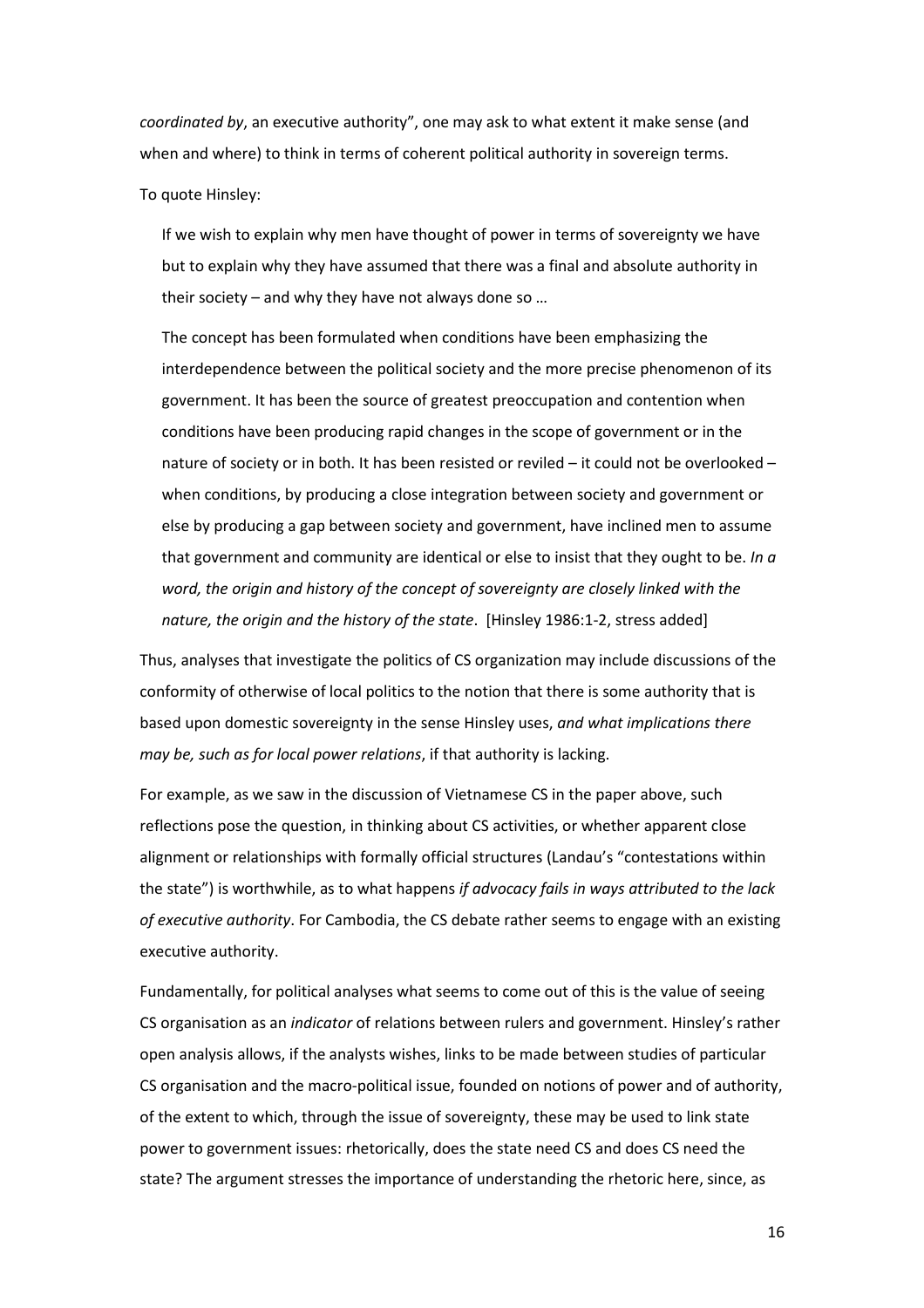should now be clear, these terms may be used relatively freely within the overall framework of the 'essentially contested concept'. To repeat a quote from Gallie, such contestations involve the need that:

… the probability or plausibility … of the claim that the continuous competition for acknowledgement as between the contestant users of the concept, enables the original exemplar's achievement to be sustained and/or developed … [180].

## **Reflections**

It may strike the reader that the paper has to a great extent ignored concepts that are central to many analyses of the politics of countries apparently comparable to Vietnam and Cambodia. For example, in the development literature much attention is paid to ideas such as the developmental state and, if this concept is actually applicable in a particular context, whether or not this has implications for legitimisation, or not. One reason that this concept has been ignored is the simple one that it seems to *assume* sovereignty: it takes as given a solved political problem, so that the state can be 'seen to be doing development'. This paper is more interested, following Hindess in a theoretical vein, and analyses such as those of Gainsborough more empirically, in thinking about situations that may exist whilst that political problem is being solved, that is, before it has been. Thus, whilst analysts may pose the question of the actual or potential role of avenues of state legitimisation vis-à-vis civil society, this somehow presupposes that the sovereignty issue (in the sense used in this paper) has been resolved. What if it has not? In such cases, and surely there are many historical examples (as well as what some argue has been happening in Vietnam), in some political sense there is nothing, yet, to legitimise. This perhaps helps explain the vacuity of many developmentalist arguments about development models and policies, which assume a state with authority that is there to receive (say) World Bank advice. Political analysis may well retort that the key issue is quite different – not to get policy right, but to make policy advice matter, and that is a political issue above all.

It may well be argued that neither Vietnamese nor Cambodian histories contain much that is familiar to Westerners. They draw upon quite alien traditions and cultures. Yet over the past couple of centuries, at least, and increasingly from the early 1990s, there have been important patterns of engagement and cross-cultural interactions. Frameworks for analysing the politics of CS organization thus have some need to find ways of managing such crosscultural tangles. This tends to be best served by the use of 'open' frameworks of analysis that allow a particular analyst a structured freedom to see what they can do with their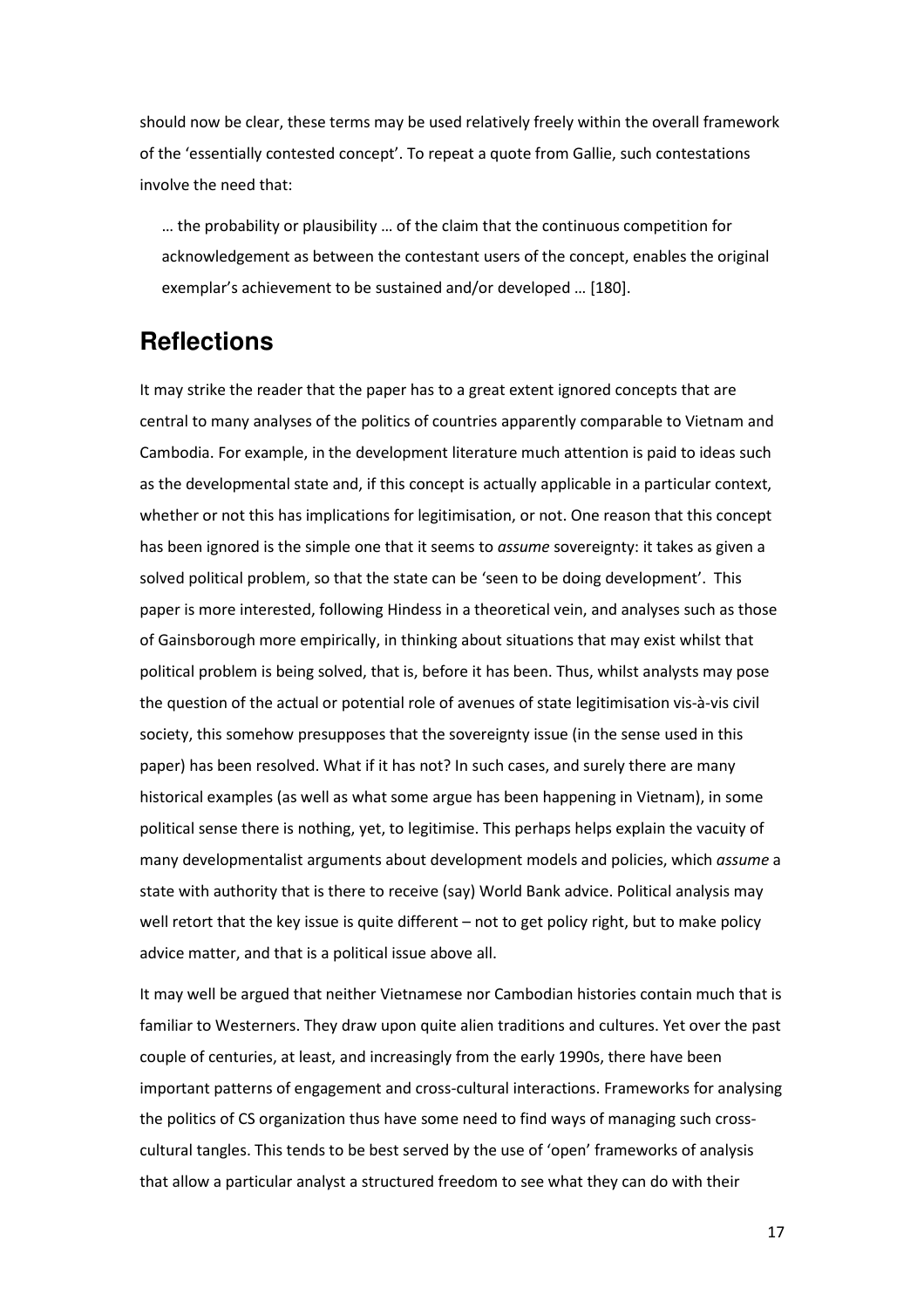information and their own positioning. This paper therefore poses the question of sovereignty in the way Hinsley does; that is it asks how the question may or may not be posed and answered. It does not assume that the question has been answered.

There are many analytical tangles here, above all in hindsight, where patterns of change become central puzzles. One might argue that in Cambodia Khmer Rouge (KR) rule created a void that after the end of Vietnamese occupation was only gradually filled in, and that the Cambodian People's Party never had the power of the Vietnamese Communist Party (VCP), not least as KR grassroots cadres still survived. Yet this presumes that the VCP had power, and that this power would transfer across easily to the new conditions of a market economy, extensive corruption and globalisation. Hinsley's focus upon sovereignty and its emergence as to do with relations between rulers and ruled allows us to go beyond such ways of thinking, and to start to understand how the analyses of Gainsborough, Landau and Scopis fit into the mainstream debate. It allows us to see how power and authority are dependent upon relationships that exist in time, and so how sovereignty may or may not exist and may or may not be created, or destroyed: it takes two to tango.

In terms of 'non-Western modernities' [Woodside 2006], perhaps for Vietnam there has been a tendency to delusion, amplified by beliefs about Soviet institutions and 'transitional reforms' (Doi Moi), seeing a strong centralised political authority where, one may argue, there has rather been increasing confusion in matters of hierarchy and political ideas. The state of CS organisation perhaps indicates this. For Cambodia, the delusion was perhaps that, after the violence and the Vietnamese occupation, there was a great weakness of political order, so that, through the 'noughties', CS organization was thought, politically, to be operating in a relative vacuum, when, analyses tend to show, it was not. To quote again Landau, things were "clear", by contrast with Vietnam.

### **Conclusions**

The paper has argued that donor strategies in Vietnam and Cambodia show very different patterns of engagement with CS. In both cases, it makes sense to view these engagements as drawing donors into domestic politics. Further, the paper has argued that this means that it is analytically useful to view donors as part of local political processes. Understanding the sovereignty issue as a question – that of how relations between rulers and ruled are understood locally, and to what extent this creates an imagined 'authority above all others', the paper contrasts and compares the two countries. It argues that more active donor engagement with CS in Cambodia contrasts with preference for working with formal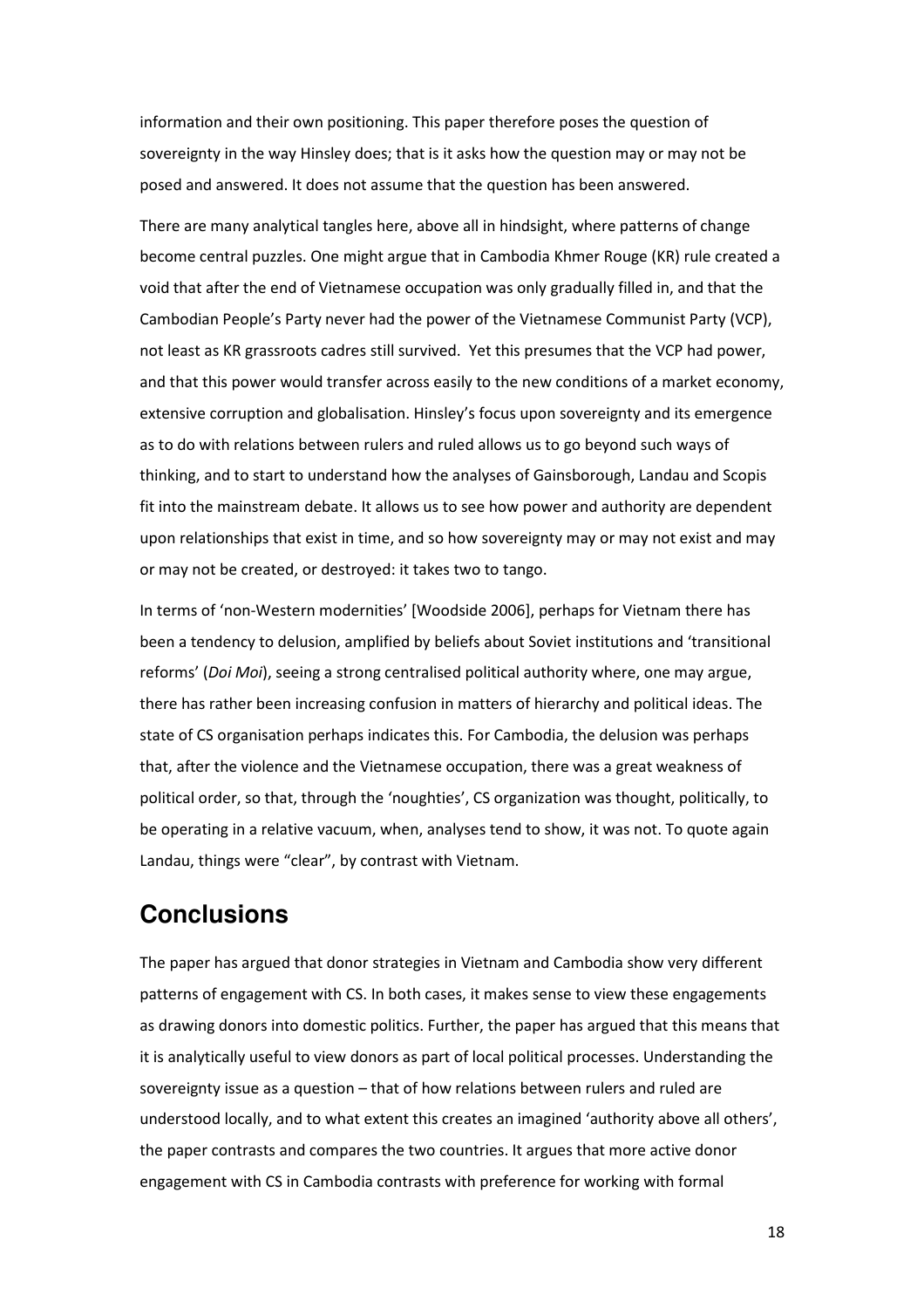structures in Vietnam and that this may have caused or contributed to the different evolutions of the sovereignty issue in the two countries. Specifically, it argues that Cambodia may, rhetorically, be called a 'Land with a King', and Vietnam a 'Land without a King', meaning that whilst sovereignty has become clearer and more powerful politically in Cambodia, in Vietnam it has eroded badly.

However, the paper also argues that donors tend to organise in ways that push them to assume that 'there is a King'. This is to do with how mainstream developmentalist thinking assumes that development is 'done', and marshals policy expertise that requires the existence of some agency to adopt and implement policy. That agency is usually assumed to be a local state. It therefore assumes, and wants to assume, that the political issues associated with the sovereignty question (as the paper understands it) have been resolved. Clearly, if they have not been resolved, or are being resolved, this will put donors on the wrong foot, probably supporting what, with a better understanding, they would want to avoid.

Much of what has happened in the two countries since the early 1990s has neither been what donors have expected not what they have wanted. This paper argues that this is in part because donors and their experts have not properly understood in either country either the evolving origins of political authority or their own roles therein. The studies cited at the start of the paper start to show the right direction for a better understanding, and so also to the mistakes that got us here.

Melbourne

May 2013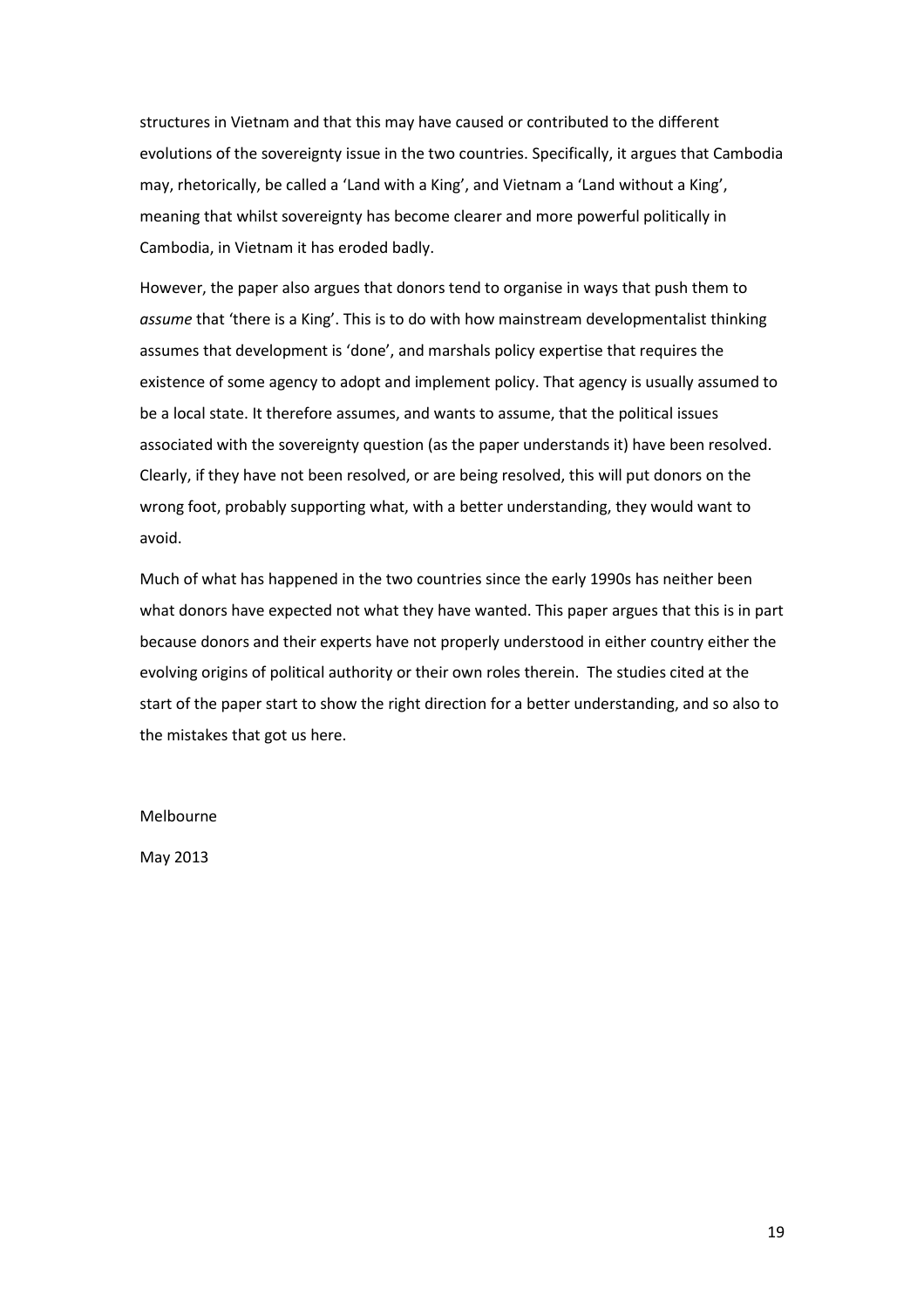## **Bibliography**

- Almond, Gabriel A., 1988, 'The return to the state', American Political Science Review Vol 82 3 Sept 853-874.
- Chandhoke, Neera, 2007, 'Civil society', Development in Practice, 17:4-5, 607-614
- de Vylder, Stefan, and Adam Fforde, From plan to market: the economic transition in Vietnam, Boulder CO: Westview, 1996

Dunn, John, 2000, The Cunning of Unreason: Making Sense of Politics, New York NY: Basic Books Fforde, Adam and Doug Porter, 1994, Public goods, the State, Civil Society and Development

Assistance in Vietnam: Opportunities and Prospects, with Porter, Doug, Paper presented to 'Doi Moi, the State and Civil Society: Vietnam Update 1994 Conference, Canberra 10-11 November 1994.

Fforde, Adam, 2004, 'Vietnam in 2003: the road to un-governability?' Asian Survey 44:1 January/February 2004 121-129

Fforde, Adam, 2005, 'Vietnam in 2004: popular authority seeking power', Asian Survey 45:1 January/February 2005 146-152

Fforde, Adam, 2008, 'Vietnam's Informal Farmers' Groups: narratives and policy implications', Suedostasien aktuell - Journal of Current Southeast Asian Affairs, no. 1/2008

- Fforde, Adam, 2009, 'Luck, Policy or Something Else Entirely? Vietnam's Economic Performance in 2009 and Prospects for 2010', Journal of Current Southeast Asian Affairs 4/2009: 71-94
- Fforde, Adam, 2011, 'Contemporary Vietnam: political opportunities, conservative formal politics and patterns of radical change', Asian Politics and Policy, 2011Vol 3 No 2, 165-184
- Fforde, Adam, 2012, 'Vietnam in 2011: questions of domestic sovereignty', Asian Survey 52:1
- Gainsborough, M., 2007, 'From patronage to "outcomes": Vietnam's Communist Party congresses reconsidered', Journal of Vietnamese Studies, 2(1): 3-26.
- Gallie, W.B., 'Essentially contested concepts', Proceedings of the Aristotelian Society, New Series, Vol. 56 (1955 - 1956), pp. 167-198
- Goebel, Christian, 2011,'Authoritarian Consolidation', European Political Science, Volume 10, Number 2, 17 June 2011, pp. 176-190 (15)
- Heng, Russell Hiang-Khng, 2004, 'Civil Society Effectiveness and the Vietnamese State Despite or Because of the Lack of Autonomy', in Civil Society in Southeast Asia edited by Lee Hock Guan, Copenhagen: NIAS
- Hindess, Barry, 1996, Discourses of Power; From Hobbes to Foucault, Oxford: Blackwell.
- Hinsley, F, 1986, second edition, Sovereignty, Cambridge: Cambridge University Press
- Kekes, John, 1977, 'Essentially contested concepts: A reconsideration', Philosophy and Rhetoric, Vol 10, No. 2, Spring, 71-89
- Landau, Ingrid, 2008, 'Law and Civil Society in Cambodia and Vietnam: A Gramscian Perspective', Journal of Contemporary Asia, Vol. 38, No. 2, May 2008, pp. 244-258
- Lukes, Steven, 2005, Power. A Radical View. The original Text With two Major New Chapters, Houndsmills, Basingstoke, Hampshire and New York: Palgrave Macmillan.
- Mann, Michael, 1984: The Autonomous Power of the State: Its Origins, Mechanisms and Results, in Archives européennes de sociologie, 25, 185-213
- Mitchell, Timothy, 1991, 'The Limits of the State: Beyond Statist Approaches and Their Critics', American Political Science Review Vol 85 1 March 1991 77-96
- Sjoberg, Oerjan, and Fredrik Sjoeholm, 2006, The Cambodian economy: ready for take-off? The Pacific Review, Vol. 19 No. 4 December: 495–517
- Scopis, SDR, 2011, Cambodia's String Economic, PhD Thesis, Department of Resource Management and Geography, University of Melbourne
- Skocpol, Theda, 1979, States and social revolutions, Cambridge: Cambridge University Press.